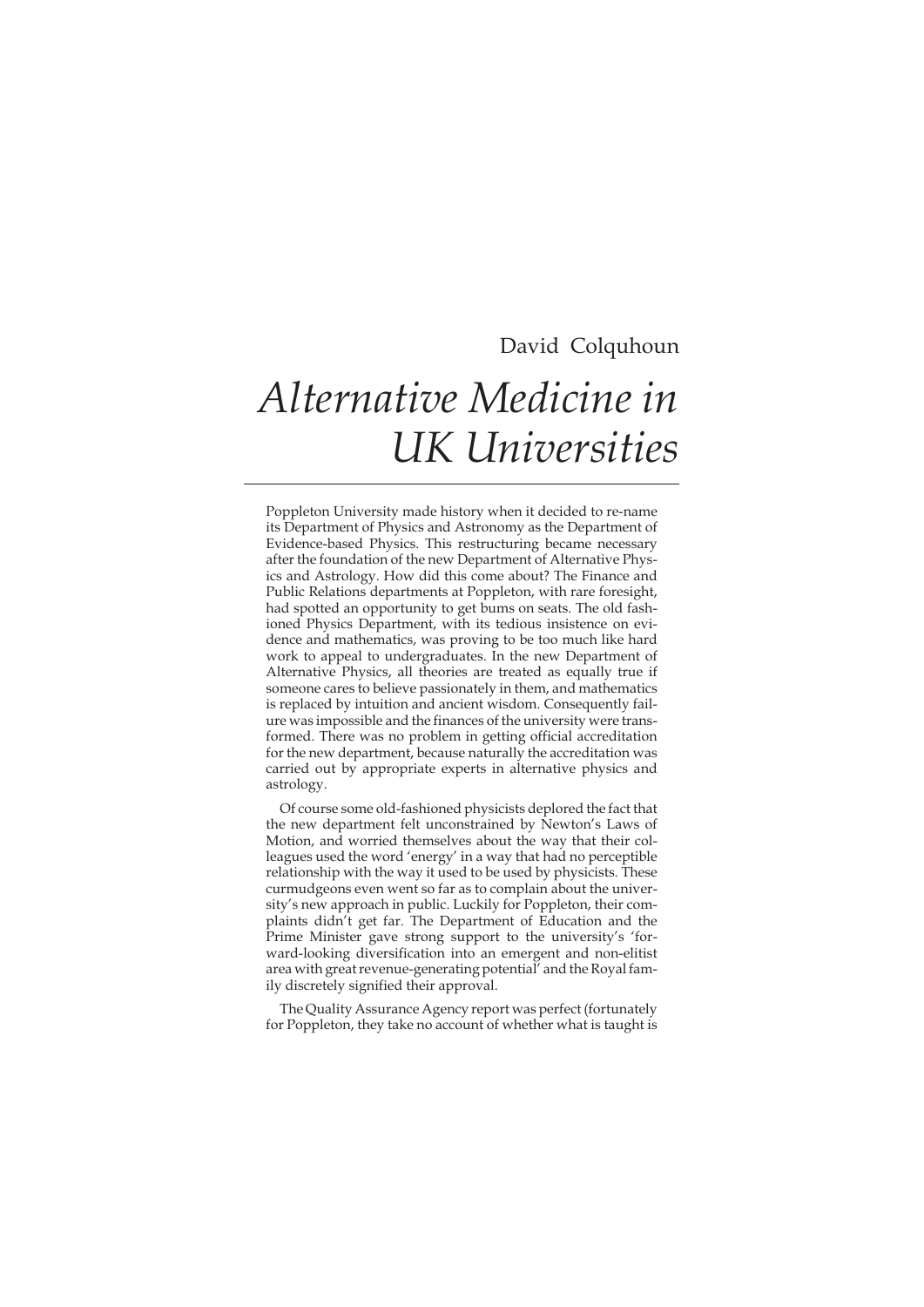true, but only about the amount of paperwork that is generated. The QAA employed that most distinguished of astrologers Russell Grant to chair the assessors, so their report could not be disputed.

The curmudgeons were summoned to the office of the vice-chancellor, who, perceiving that the university's income (and his own knighthood) were in danger, informed them that the old-fashioned physics department would be closed altogether. The new department went from strength to strength, despite the fact that evidence for the success of its moon-lander was a bit thin. In private it was admitted that they may have failed to dilute sufficiently the rocket fuel with water, and there may have been an unfortunate error in the calculation of planetary alignments by the new sub-department of Astrology (it seems that herbal tea had been spilled over their astrolabe). (Taylor, 0000.)

Absurd? Not at all. This is precisely what has happened in medical sciences in several universities in the UK (and in far more many in the USA). We haven't (yet) got any departments of Alternative Physics but we certainly have departments of Complementary and Alternative Medicine (CAM). Well, usually they call themselves 'Complementary Medicine', because that sounds more respectable than 'alternative'. The proper term is 'alternative' because they can't be considered as 'complementary' to medicine until such time as they are shown to work. And when and if that happens, they will just be part of medicine. Until that happens they are merely snake-oil. In the words of Richard Dawkins, 'Either it is true that a medicine works or it isn't. It cannot be false in the ordinary sense but true in some "alternative" sense' (Dawkins, 2001).

### **How big is the problem?**

The UK Universities and Colleges Admissions Service (UCAS, www.ucas.com, accessed December 2006), reveals sixty-one courses for 'complementary medicine', of which forty-five are 'Honours Bachelor of Science' degrees, eleven are two year 'foundation' degrees in science and one is an 'Honours Bachelor of Arts' (see Table 1).

(With apologies to the inimitable Laurie Taylor, creator of the University of Poppleton.)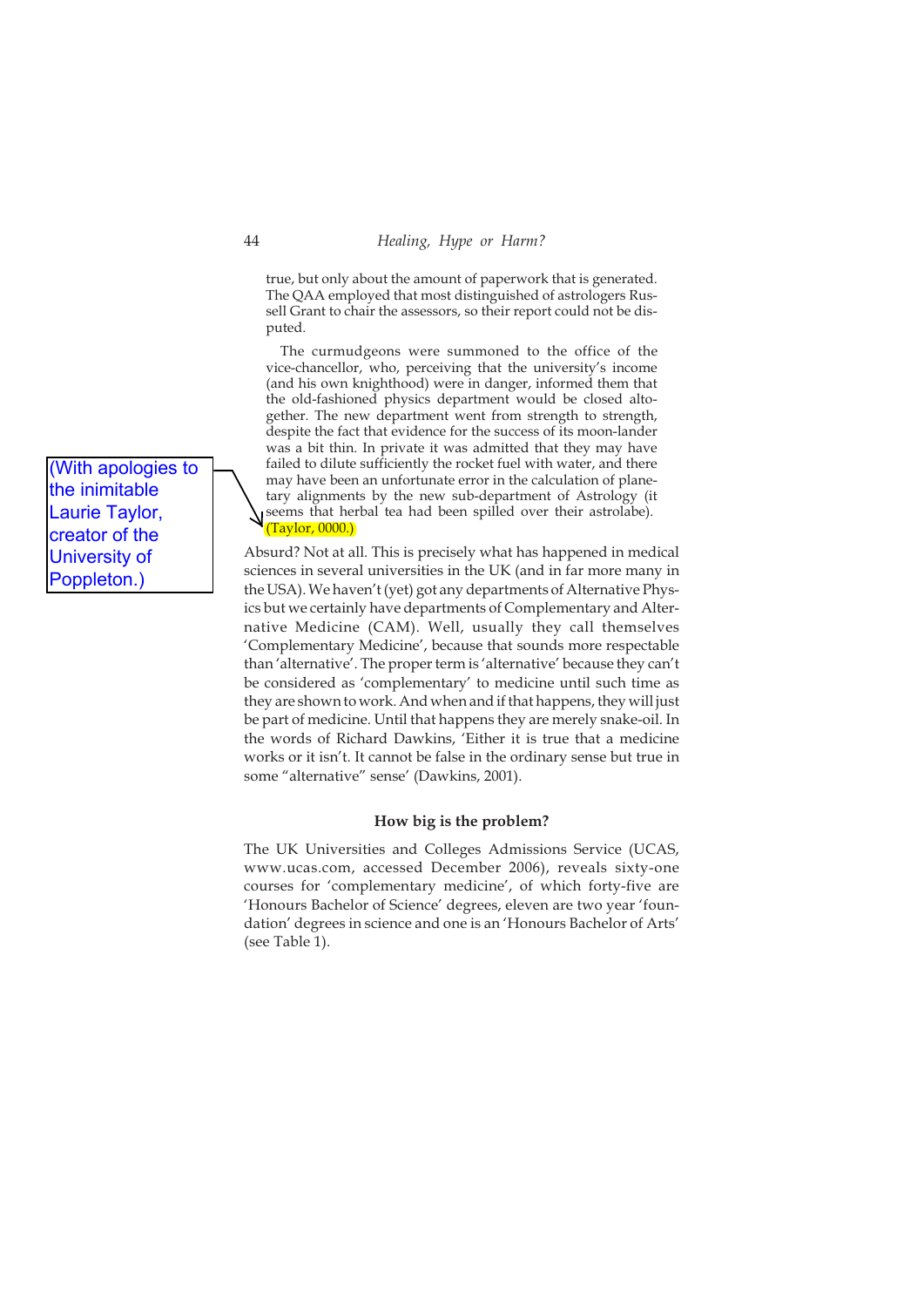|                                     | Courses        | <b>BSc</b>     | 2FT          | BA           | Subjects                      |
|-------------------------------------|----------------|----------------|--------------|--------------|-------------------------------|
| Anglia Ruskin<br>University         | 2              | 2              |              |              | Ar, R                         |
| University of Brighton              | $\mathbf{1}$   | $\mathbf{1}$   |              |              | Ac                            |
| University of Central<br>Lancashire | 3              | 3              |              |              | M. Ar,<br>He, Ho              |
| University of Derby                 | $\mathbf{1}$   |                |              | $\mathbf{1}$ | Ar, Re, M                     |
| University of East<br>London        | 2              | 2              |              |              | M. P                          |
| University of<br>Glamorgan          | 1              |                | 1            |              | N, Ch                         |
| University of<br>Greenwich          | 5              | $\overline{4}$ | 1            |              | Ar                            |
| Leeds Metropolitan<br>University    | 1              | 1              |              |              | Ac, He                        |
| University of Lincoln               | $\overline{2}$ | $\overline{2}$ |              |              | Ac, He                        |
| Middlesex University                | $\overline{4}$ | 4              |              |              | He, Ch,<br>Ay                 |
| Napier University,<br>Edinburgh 1   | 3              | 3              |              |              | Ar, R, He,                    |
| The University of<br>Salford        | 3              | 3              |              |              | R, Ho, M                      |
| Southampton Solent<br>University    | 1              | $\mathbf{1}$   |              |              | M, R                          |
| Thames Valley<br>University         | $\mathbf{1}$   |                | $\mathbf{1}$ |              | Ac, Ar, Ho                    |
| University of<br>Westminster        | 14             | 14             |              |              | N, Na, Ac,<br>M, Ho,<br>He, C |
| University of<br>Wolverhampton      | 1              | 1              |              |              | Ar, R                         |
| Number of institutions              | 16             |                |              |              |                               |
| Number of courses                   | 45             | 41             | 3            | $\mathbf{1}$ |                               |

## **Table 1: Title?**

## Table 1

Courses in CAM offered by UK universities via UCAS (December 2006). This table excludes 17 courses in 13 institutions that are not called universities but which have degree-awarding powers and are offered on UCAS. All BSc degrees are described as Honours degrees except where noted. The last column indicates the main subject areas. Subjects: Ac, acupuncture, Ar, aromatherapy. Ay, Ayerveda. C, traditional Chinese medicine. Ch, chiropractic. He, herbal medicine. Ho, homeopathy.. N, nutrition. Na, naturopathy. R, reflexology. M, various forms of massage (`therapeutic bodywork', `therapeutic massage', shiatsu, Indian head massage). P, pilates.

Notes.<sup>1</sup> Two of the three degrees are described as ordinary BSc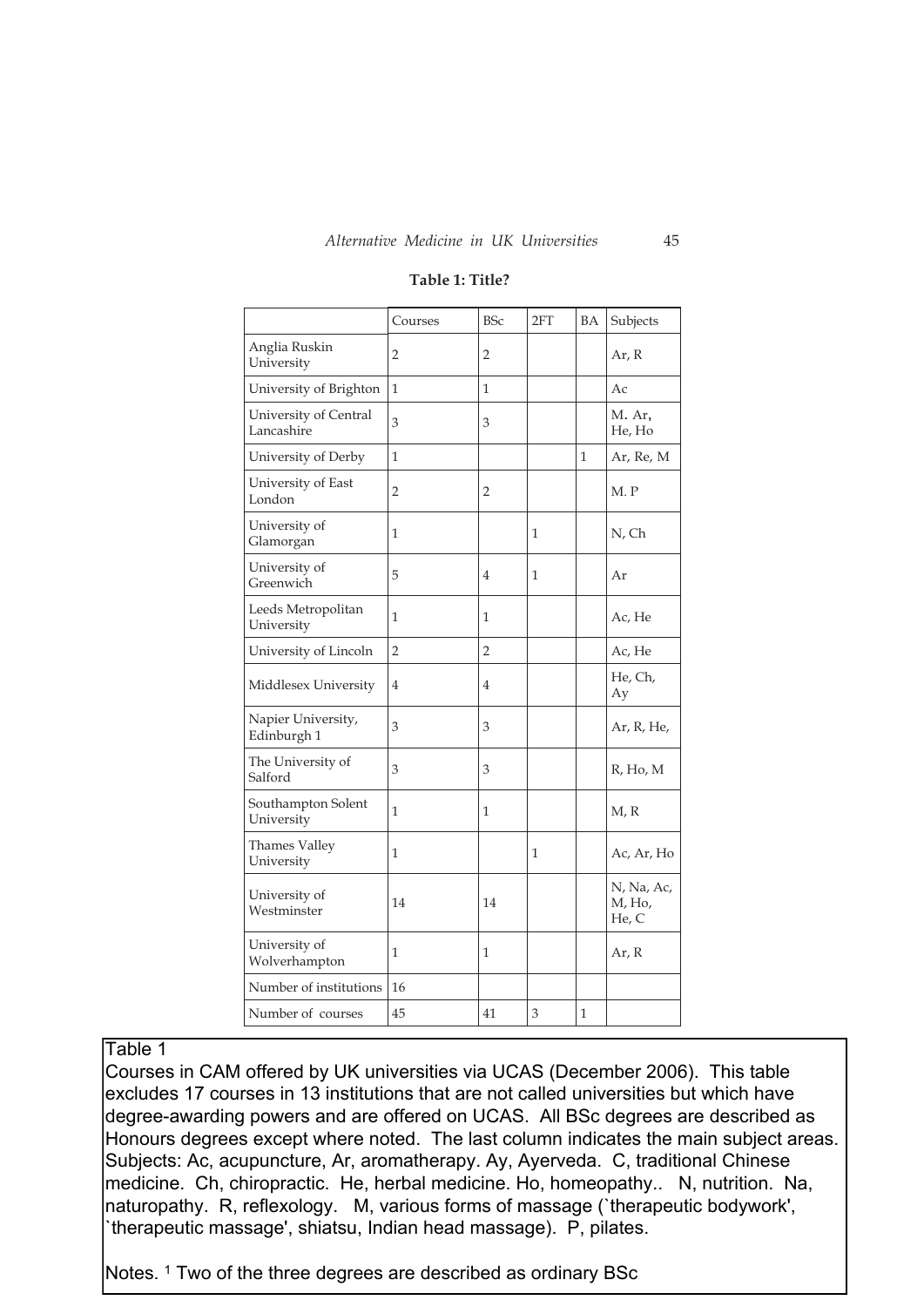These courses cover many subjects, the main ones being aromatherapy, acupuncture, traditional Chinese medicine, herbal medicine, reflexology, osteopathy and homeopathy.<sup>1</sup> There is also therapeutic bodywork, naturopathy, nutrition, Ayurveda, Shiatsu and Qigong.<sup>2</sup> The most common subjects are as follows.

- Reflexology: seven courses, four of which are 'Bachelor of Science' degrees, and three three are two-year foundation degrees in 'science'.
- Homeopathy: five courses, all 'Honours Bachelor of Science' degrees in three institutions, University of Salford, Central Lancashire and Westminster.
- Traditional Chinese Medicine: six courses, all 'Honours Bachelor of Science', in three places, Middlesex University, The North East Wales Institute of Higher Education and Westminster University.
- Acupuncture: ten courses in seven places, all but one being 'Honours Bachelor of Science'.
- Aromatherapy: ten courses in eight institutions, seven being 'Honours Bachelor of Science'.
- Herbal Medicine: eight courses in six institutions, all 'Honours Bachelor of Science'.

There is one thing that is very noticeable about the institutions listed in Table 1. Every one of them is a 'post-1992' university. These are the polytechnics or colleges of higher education that were given the status of universities by John Major's government in 1992. They are mostly not very distinguished in research (though there are some notable exceptions), but they do an excellent job of teaching in many areas. It is sad that some of them have chosen to do great harm to

[1] Students completing the homeopathy modules gain a 'First Aid Certificate in Homeopathy'. University of Salford,

[2] 'Our vision sees therapeutic bodywork as a method for restoring and developing the natural order inherent in the human being. The word therapeutic indicates our attitude towards actively working with the client in a "healing partnership". The word bodywork relates to our use of the body as a primary resource for managing the continuum of experiences that a lifetime produces. We work with symptoms such as pain and stiffness, to postural and body use issues, to emotional and attitudinal influences. In other words working with the client and their relationship to their body to foster growth, expansion of awareness and conscious choice to bring aliveness, fluidity and enrichment to daily life.' (University of Westminster, www.wmin.ac.uk/sih/page-289). For discussion of naturopathy see www.naturowatch.org

<sup>(</sup>www.chssc.salford.ac.uk/programmes/ugrad/cmhs.php)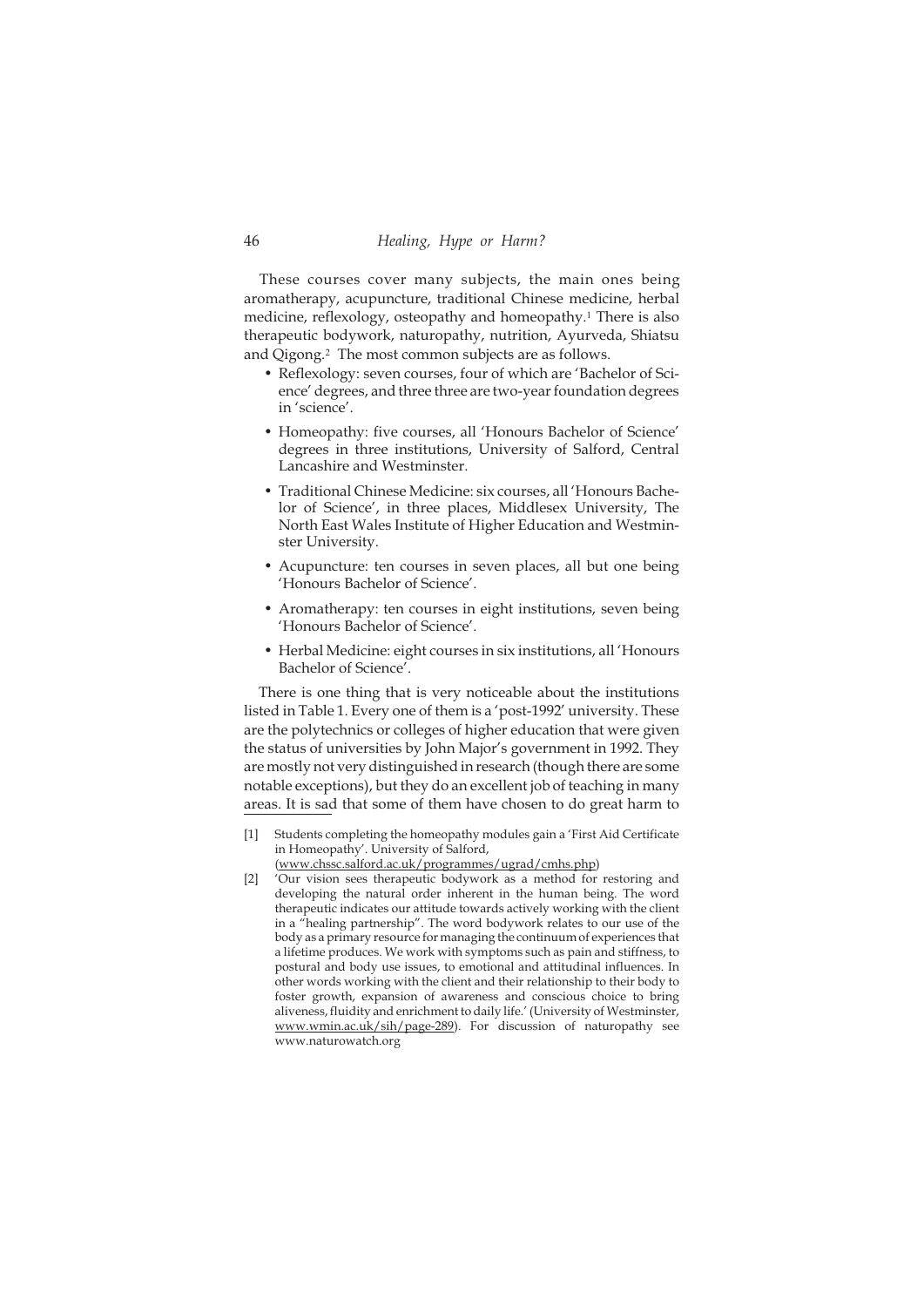their reputations as serious academic institutions by offering BSc degrees in subjects that are not, by any stretch of the imagination, science. Only the University of Derby is honest enough to describe its degree as a Bachelor of Arts, though in fact all the degrees are designed to lead to licences to practise CAM, so in practice it makes little difference what the degree is called.

Table 1 lists only degree courses. There is a lot more 'alternative medicine' around than that, especially if one includes university hospitals. In that case you can add to the list Glasgow, Southampton, Bristol, York, London, the Open University and quite a lot of others. In some of these cases, though, the responsibility lies with the NHS Trust, not with the university, so they fall outside the scope of this paper.

#### *Nutrition therapy*

I shall not deal with courses on nutrition in detail, because many of them are excellent. It is worth mentioning, though that some courses are no less fraudulent than most CAM. The word to look for is '*therapy'*. Its presence should ring alarm bells because it usually means that nutrition is not being used in the sense of healthy eating, but as a cure-all panacea for every illness (as long as you buy enough highly priced 'nutritional supplements' from the salesman). Two cases are worth a mention.

The University of Middlesex validates honours degrees in 'nutritional therapy' that are run entirely by a private company, the Centre for Nutrition Education and Lifestyle Management (CNELM, cnelm.co.uk). Their 2007 brochure carries the rather bizarre slogan 'Caring for and Nurturing our future Evolution through the successful support of our genetic code'.<sup>3</sup> Another cause for deep suspicion is that their programme includes Neuro-linguistic programming (NLP). This is an unvalidated new age method described by Stephen Barrett under the heading 'Mental Help: Procedures to Avoid'.<sup>4</sup> A US National Research Council committee found no significant evidence that NLP's theories are sound or that its practices are effective (Druckman, *et al*., 1988).

The University of Bedfordshire validates external two year foundation degrees run by the 'Institute of Optimum Nutrition' (www.ion.ac.uk). Their rather optimistic motto is 'The Doctor of the future will no longer treat the human frame with drugs, but rather

<sup>[3]</sup> www.cnelm.co.uk/Prospectus%20UG%202007.pdf

<sup>[4]</sup> www.quackwatch.org/01QuackeryRelatedTopics/mentserv.html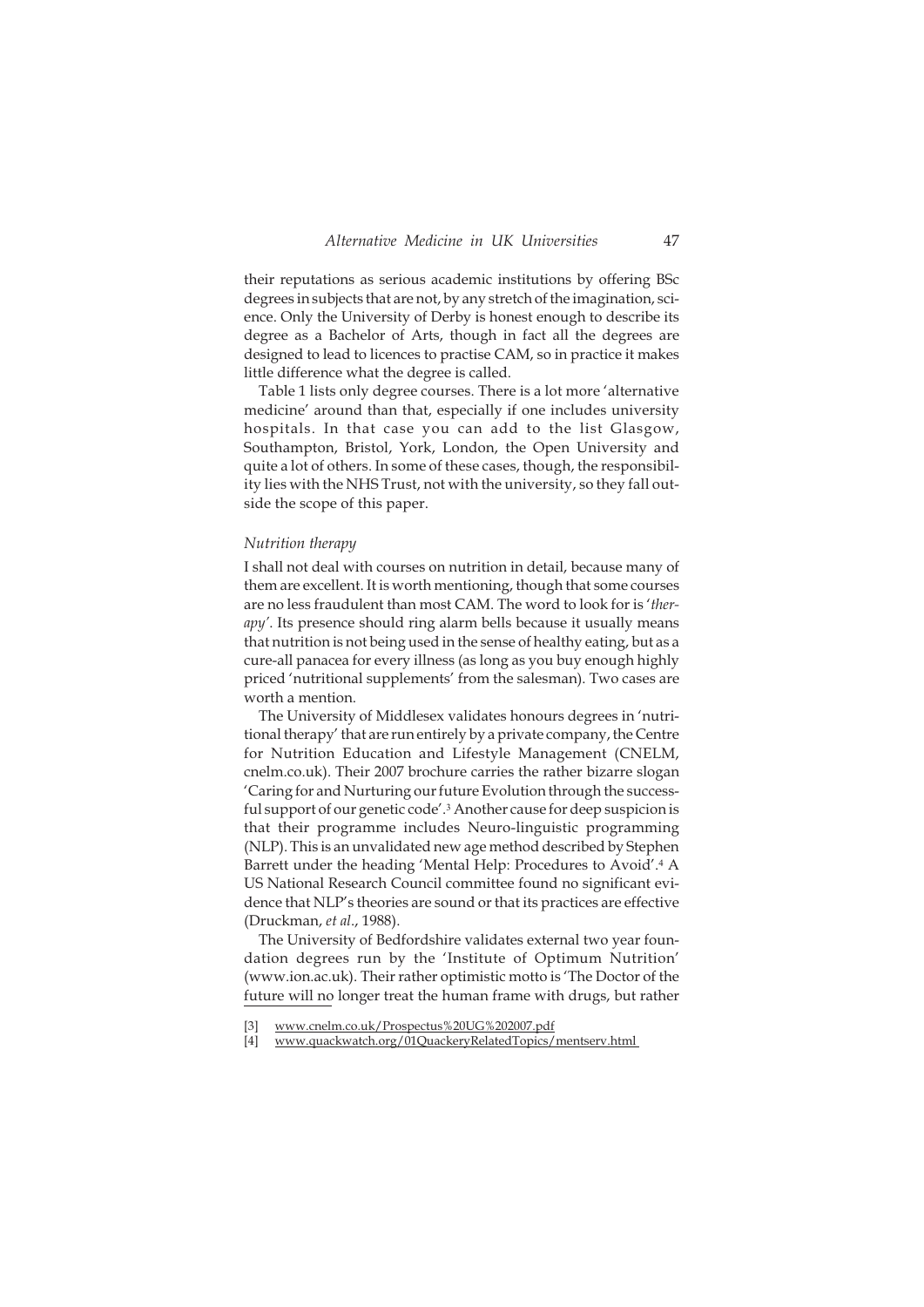will cure and prevent disease with nutrition.' Their course brochure, which starts with a large advertisement for their pill sales arm, offers 'an optional extra year's study to raise the Foundation degree to a full BSc', validated by the University of Luton.<sup>5</sup> The validation procedures of the University of Bedfordshire, in its previous incarnation as the University of Luton, are so poor that even the Quality Assurance Agency (see below) was able to spot them, in its 2005 report.<sup>6</sup> These are not 'mickey-mouse degrees'; they are much worse than that.

Sometimes degrees in vocational subjects, things like 'golf-course management', are referred to as 'mickey mouse degrees'. While it is true that, for better or worse, the nature of some universities has changed, I see nothing wrong with degrees in golf course management. They certainly have not got much intellectual content compared with the standard degrees in, say mathematics, physics or French, but they are honest. They are what it says on the label. Nobody is likely to mistake them for something they are not. The same cannot be said of degrees in homeopathy or reflexology. It is simply dishonest to award a Bachelor of Science degree in a subject that is not science. I'd better justify that statement, in case anyone doubts it.

#### *How many of these courses are 'science'?*

I'd maintain that none are. More to the point, quite a lot of CAM advocates would agree. Often it seems that CAM people suffer from a curious schizoid tendency. On one hand they are often positively antipathetic towards science, which is regarded as some sort of evil hegemony (though that certainly does not stop them spreading their views on the internet; that bit of science is apparently OK). Yet at the same time they love to use scientific-sounding words (though very often with a meaning that is different from the way the same word is used in science, or, only too often, with no discernable meaning at all). They are also eager to embrace the (rare) cases where science appears to endorse their views; at this point the antipathy to the evil hegemony vanishes in a puff of smoke. Examples are given below. This behaviour is entirely characteristic of pseudoscience, and that is precisely what most CAM is.

December 2007, www.ion.ac.uk/Info%20brochure%202006.pdf

<sup>[6]</sup> www.qaa.ac.uk/reviews/reports/institutional/Luton1105/RG162UniLu ton.pdf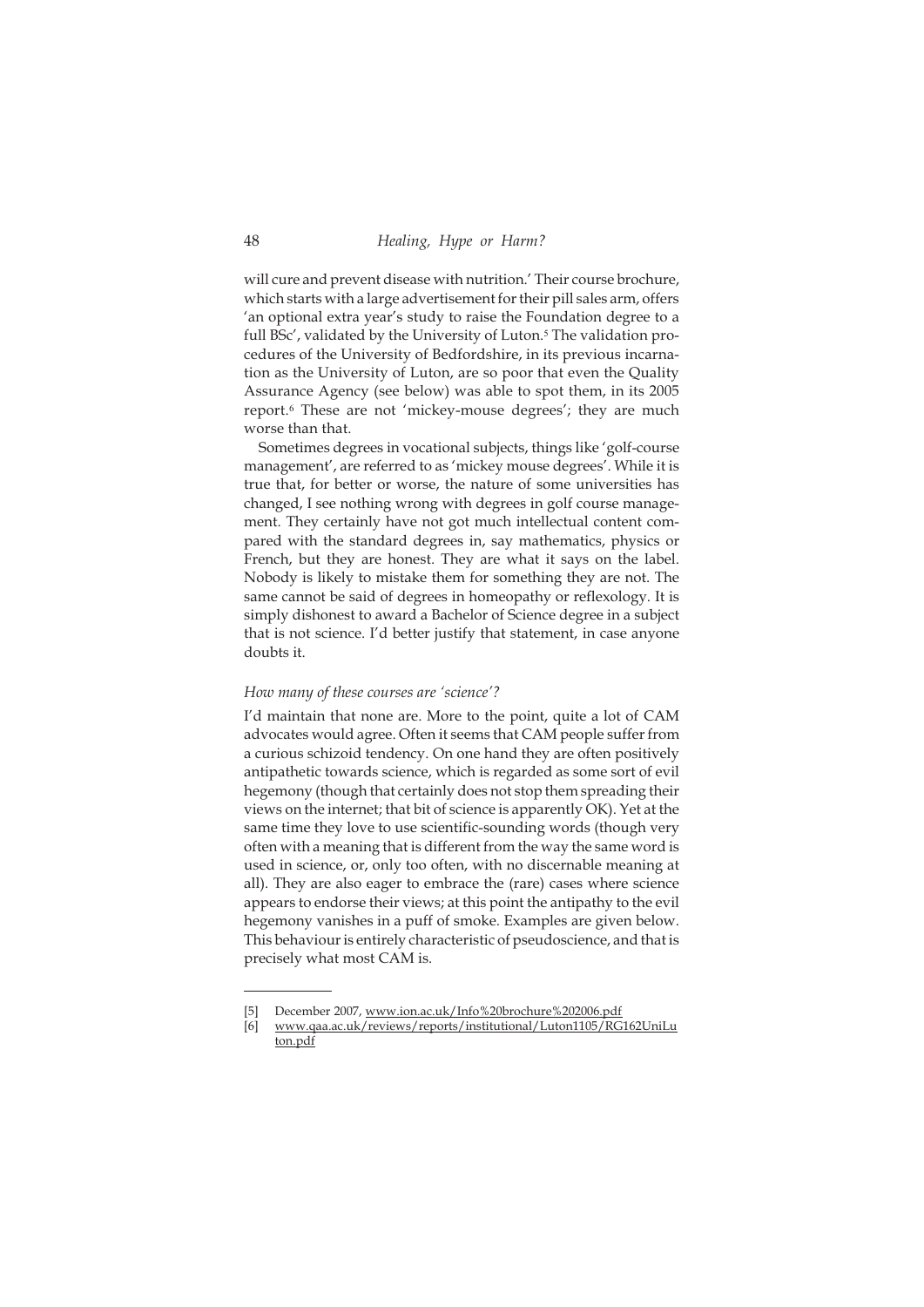The Prince's Foundation for Integrated Health provides a telling example. His website is well worth a look (www.fih.org.uk). It is the source of some of the wackiest advice on health that you can get anywhere. For his work on 'regulation' of CAM (see below), the Prince's Trust was given £900,000 of taxpayer's money by the Department of Health at a time when the Health Service is in financial crisis. (The question of whether it is proper for a constitutional monarch to intervene so directly in matters of public policy is one that I won't try to deal with here.) For some trenchant comments, see an editorial in the FASEB Journal, by Gerald Weissmann.

The Prince of Wales sponsored an economist, Christopher Smallwood, to produce a report on *The Role of Complementary and Alternative Medicine in the NHS* (Smallwood, 2005). Ernst has summarised some of the errors and misleading statements in this report: he comments 'I withdrew my cooperation when I became convinced that this was no honest attempt at finding the truth' (Ernst, 2006). Richard Horton, editor of the *Lancet,* said 'Let's be clear: this report contains dangerous nonsense', and 'We are losing our grip on a rational scientific medicine that has brought benefits to millions, and which is now being eroded by the complicity of doctors who should know better and a prince who seems to know nothing at all'  $\Delta$ <sup>(Horton, 2005).</sup>

**Smallwood** was widely reported in the media as advocating wider use of CAM on the NHS, but for the present purposes the really interesting thing is that it did nothing of the sort. It was very obviously sympathetic to the Prince's aims, but despite that, it actually came to the following conclusion (page 17).

Our principle recommendation therefore is that Health Ministers should invite the National Institute of Health and Clinical Excellence (NICE) to carry out a full assessment of the cost-effectiveness of the therapies which we have identified and their potential role within the NHS in particular with a view to the closing of 'effectiveness gaps'.

What this means, in plain English, is that all their efforts to find evidence for the effectiveness of CAM produced results that were so unconvincing that they ended up by recommending that someone else (NICE) should have a go. In fact this advice has not been followed. It may not be over-sceptical to think that this is because NICE, if it were to use its normal criteria, would certainly conclude that most of the therapies were unproven or disproved. Incidentally, the Prince's Foundation also publishes 'Complementary healthcare:

Smallwood's report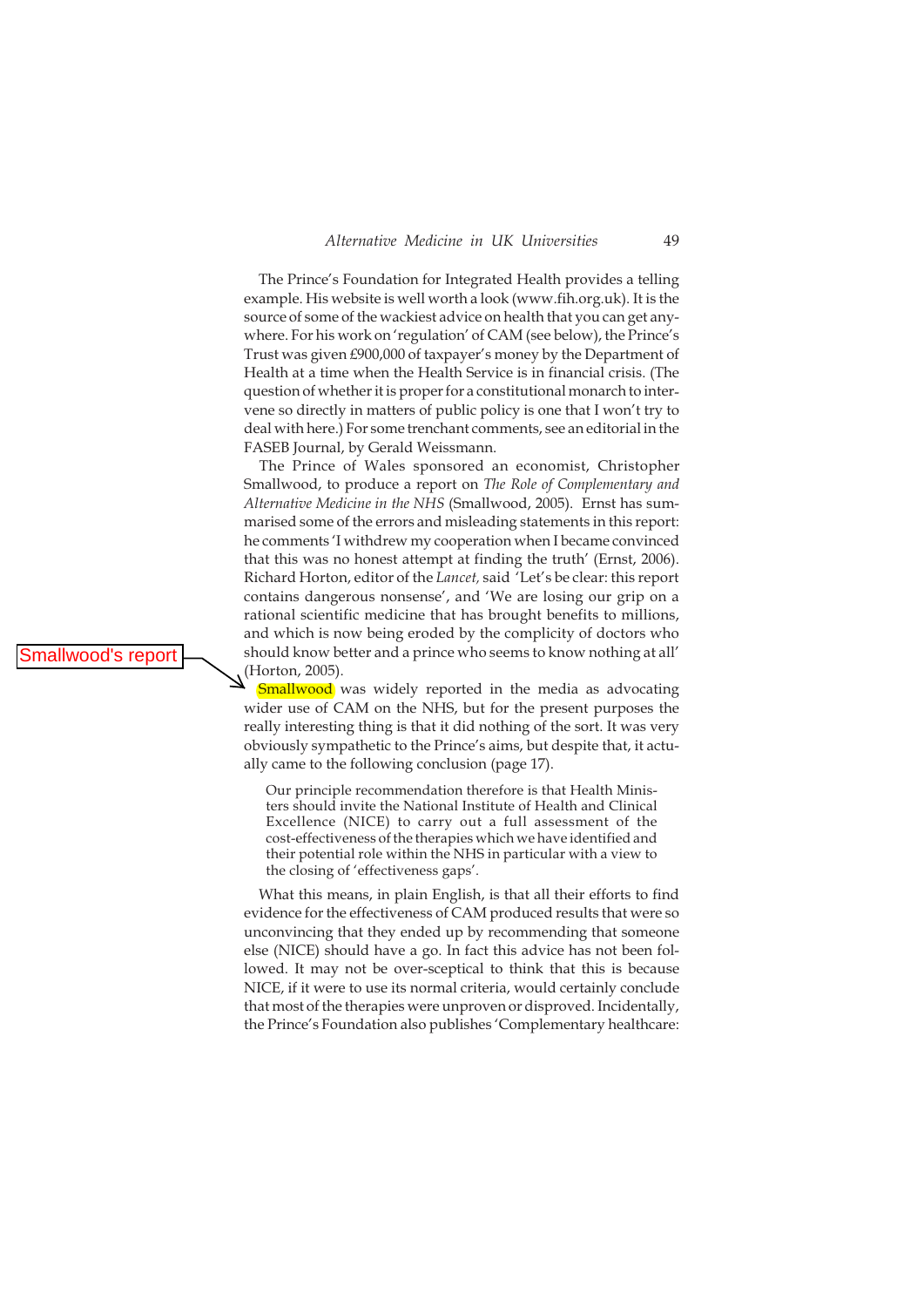a guide for patients' which shows little or no trace of the uncertainty that Smallwood found about the effectiveness of the treatments that it recommends.<sup>7</sup>

Next I'll cite a couple of examples of the more extreme anti-science sentiments that have been published recently.

- 'I wish to problematise the call from within biomedicine for more evidence of alternative medicine's effectiveness via the medium of the randomised clinical trial (RCT).'
- 'Ethnographic research in alternative medicine is coming to be used politically as a challenge to the hegemony of a scientific biomedical construction of evidence.'
- 'The science of biomedicine was perceived as old fashioned and rejected in favour of the quantum and chaos theories of modern physics.'
- 'In this paper, I have deconstructed the powerful notion of evidence within biomedicine … ' (Barry, 2006).

And if you thank that is bizarre, just try this one from Holmes, Murray, Peronn and Rail (Holmes *et al*., 2006). Their paper starts thus.

Drawing on the work of the late French philosophers Deleuze and Guattari, the objective of this paper is to demonstrate that the evidence-based movement in the health sciences is outrageously exclusionary and dangerously normative with regards to scientific knowledge. As such, we assert that the evidence-based movement in health sciences constitutes a good example of microfascism at play in the contemporary scientific arena.

It is interesting to compare these quotations with this one.

Rather, they [natural scientists] cling to the dogma imposed by the long post-Enlightenment hegemony over the Western intellectual outlook, which can be summarized briefly as follows: that there exists an external world, whose properties are independent of any individual human being and indeed of humanity as a whole; that these properties are encoded in 'eternal' physical laws; and that human beings can obtain reliable, albeit imperfect and tentative, knowledge of these laws by hewing to the 'objective' procedures and epistemological strictures prescribed by the (so-called) scientific method. (Sokal, 1996)

They sound pretty similar in tone. But there is one difference. The last quotation is the opening of Alan Sokal's spoof paper which was

<sup>[7]</sup> www.fih.org.uk/NR/rdonlyres/75C60D68-A115-42E5-A523-3DF7AC96 D72/0/ComplementaryHealthcareaguideforpatients.pdf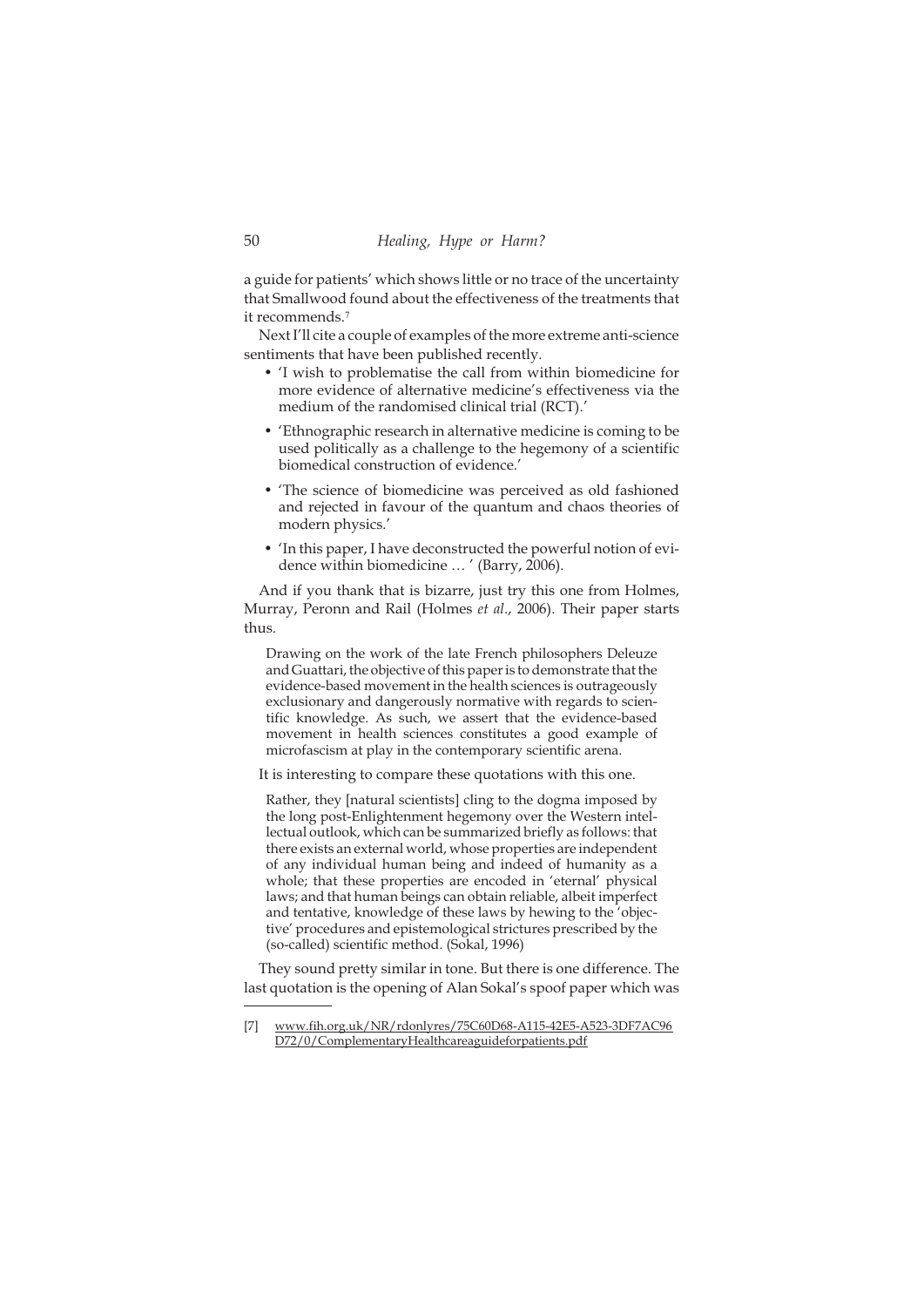accepted in a 'serious' journal. This episode led to publication of his book *Intellectual Impostures*, which did so much to demolish the absurd pretensions of postmodernism (well, apart from the two examples above; apparently it lives on in the murkier recesses of CAM) (Sokal and Bricmont, 1998). More relevant to our present topic is another essay by Sokal, 'Pseudoscience and Postmodernism: antagonists or fellow-travelers?', in which he argues that there is a 'curious convergence between pseudoscience and postmodernism' (Sokal, 2006).

Papers like these show an extreme form of antipathy to science (not to mention a giant chip on the shoulder), but similar attitudes can be found everywhere in the world of alternative medicine.

I'll state my position plainly. Of the topics that are the subject of the university degrees listed below in Table 2, two are self-evident nonsense, and for the rest the evidence base is far too weak for them to be the subject of degrees. I'd better justify that statement, for each of the main areas.

## **Homeopathy**

The easiest one to deal with is homeopathy. That is simple: most of the time, the medicine contains no medicine. There is no point in beating about the bush. Homeopathy is plain fraud. The degrees on offer are shown in Table 2 below.

| University of Central Lancashire             |             |  |  |  |
|----------------------------------------------|-------------|--|--|--|
| Homoeopathic Medicine                        | 3FT Hon BSc |  |  |  |
| The University of Salford                    |             |  |  |  |
| Complementary Medicine and Health Sciences   | 3FT Hon BSc |  |  |  |
| Homeopathy in Practice (top-up)              | 2FT Hon BSc |  |  |  |
| University of Westminster                    |             |  |  |  |
| Health Sciences: Homeopathy                  | 3FT Hon BSc |  |  |  |
| Health Sciences: Homeopathy with Fdn (4 yrs) | 4FT Hon BSc |  |  |  |

## **Table 2: Title?**

## *Empirial evidence for homeopathy*

The *Lancet* declared 'The End of Homeopathy' (yet again) in 2005 (*Lancet*, 2005) .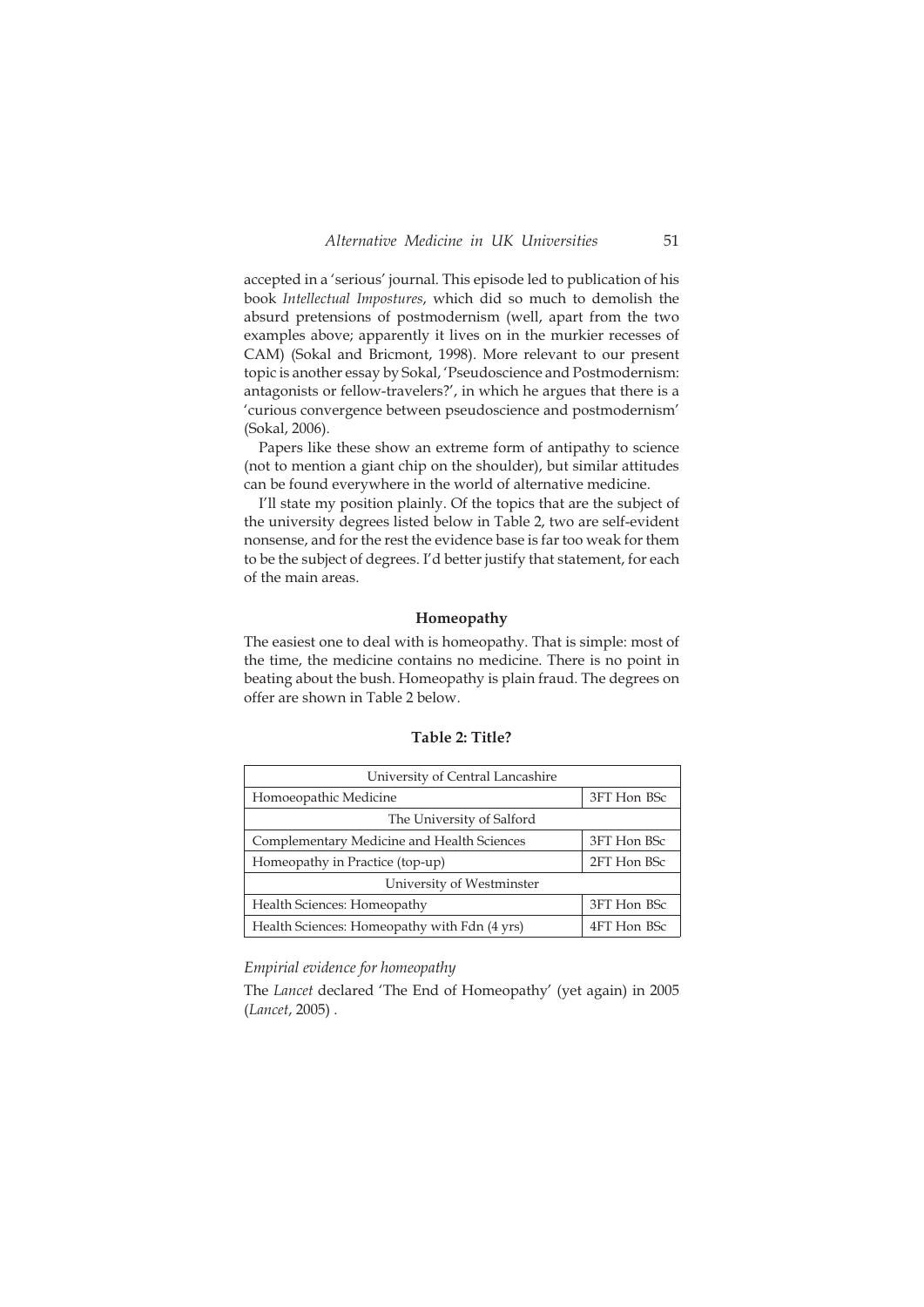Surely the time has passed for selective analyses, biased reports, or further investment in research to perpetuate the homoeopathy versus allopathy debate. Now doctors need to be bold and honest with their patients about homoeopathy's lack of benefit, and with themselves about the failings of modern medicine to address patients' needs for personalised care.

And the UK's first professor of CAM, Professor Ernst, concluded there were no effects greater than placebo, and that is after almost 200 years of 'research' (Ernst, 2005). No real scientist believes it. These conclusions came 164 years after Oliver Wendell Holmes (father of the famous Supreme Court Justice, and one-time dean of Harvard Medical School) wrote his famous essay 'Homeopathy and its kindred delusions' (Holmes, 1842). Later he wrote thus.

Some of you will probably be more or less troubled by that parody of medieval theology which finds its dogma in the doctrine of homeopathy, its miracle of transubstantiation in the mystery of its dilutions, its church in the people who have mistaken their century, and its priests in those who have mistaken their calling. (Holmes, 1871)

What is perhaps even more relevant is that it is surprisingly common for homeopaths themselves to admit that the evidence is very unconvincing (see also the reference to the Smallwood Report, above). True, they are much more likely to admit this when talking among themselves, than when engaging with scientists. For example, Verhoef, Lewith *et al*., say

Some of this conflict originates from the fact that many rigorous studies of CAM interventions appear to produce equivocal or negative outcomes when evaluated in the context of a conventional RCT. For instance, the Southampton research group's study on homeopathic immunotherapy for asthma was a large, well-powered and rigorous clinical trial that failed to demonstrate a difference between verum and placebo in the context of the patient's asthma. (Verhoef *et al*., 2004)

Another example is provided by Peter Fisher, Clinical Director of the Royal London Homeopathic Hospital and homeopathic physician to the Queen. Fisher represents the more reasonable end of the homeopathic spectrum. I first came across him when I was asked by a television programme to reanalyze a trial by Fisher, Greenwood, Huskisson, Turner and Belon, which claimed a positive effect for homeopathic treatment of primary fibromyalgia (Fisher *et al*., 1989). It turned out that a simple mistake had been made in the statistical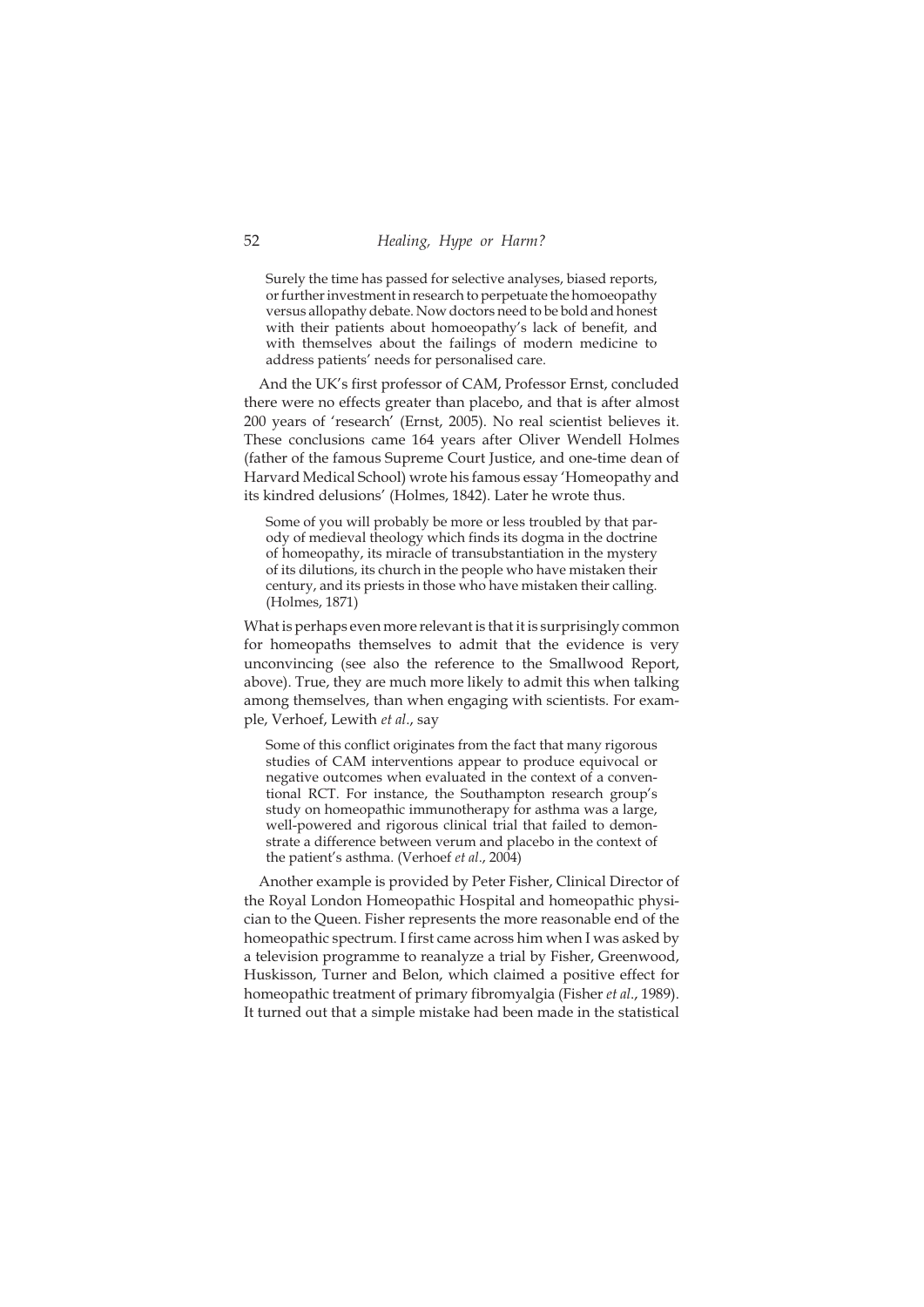analysis, and there were actually no effects (Colquhoun, 1990).<sup>8</sup> At the end of a trial that found 'no evidence that active homeopathy improves the symptoms of rheumatoid arthritis', Fisher concludes, 'It seems more important to define if homeopathists can genuinely control patients' symptoms and less relevant to have concerns about whether this is due to a 'genuine' effect or to influencing the placebo response' (Fisher, 2001).

This appears to be an explicit admission that it doesn't matter whether homeopathy is better than placebo or not!

In an editorial in the journal *Homeopathy* (2006), following the *Lancet*'s declaration of 'The End of Homeopathy' in 2005, Fisher says, almost wistfully, 'And one cannot deny that the impact of allopathy on reality in recent times has been much greater than that of homeopathy' (Fisher, 2006).

And, referring to the *Lancet*'s 'wishful claim that the end of homeopathy is nigh', 'Yet Vandenbroucke's remark about changing reality is a telling one: we need to find ways to enable homeopathy to change human reality more than it has, and for the better.'

Perhaps this is wishful thinking on my own part, but these comments sound to me very like the rueful thoughts of a middle-aged Anglican vicar who, having some time ago lost his faith, nevertheless feels unable to admit it openly in case it affects his livelihood.

When challenged about the efficacy of some of his treatments, Dr Fisher referred me to the National Library for Health Complementary and Alternative Medicine Specialist Library (NelCAM, www.library.nhs.uk/cam). That library is compiled entirely by people sympathetic to CAM. As of 31 July 2006, I found twenty-seven entries relating to the assessment of homeopathy. Not a single one of these entries concludes that there is good evidence for the effectiveness of homeopathic treatment in any condition. Is this the best they can do?

Much the same conclusion can be drawn from the US equivalent (www.nccam.nih.gov/health/homeopathy), though curiously, given the enormous funding of the US National Center for Complementary and Alternative Medicine (NCCAM), this page has not been updated since April 2003. Incidentally, NCCAM has received almost a trillion dollars (\$842 m). What has the US taxpayer had for

<sup>[8]</sup> It is interesting that this correction has had only had seven citations (excluding self-citations) by December 2006, compared with seventy-two citations for the original paper that claimed to provide evidence for the effectiveness of homeopathy.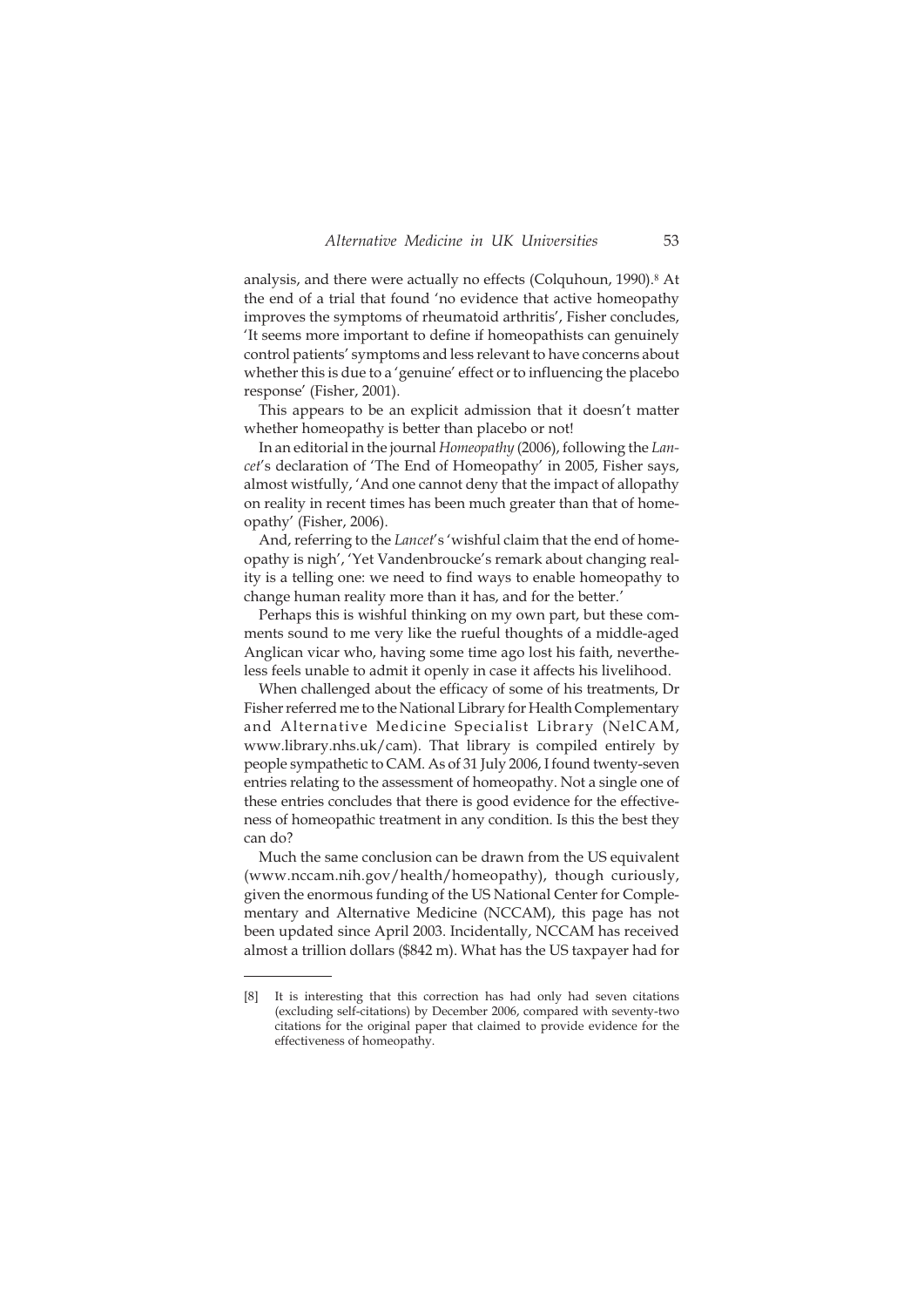this money? ' … it has not proved effectiveness for any "alternative" method. It has added evidence of ineffectiveness of some methods that we knew did not work before NCCAM was formed.' (Sampson, 2004).

Another example comes from the well-known homeopath, George Vithoulkas. His book *The Science of Homeopathy* [*sic*] is one of those recommended by the University of Westminster for its homeopathy students. On his website, one can read the following remarkable statements.

The rejuvenation and renaissance of Homeopathy that we have been witnessing over the past thirty years seems lately doomed to take a downward turn toward a point of degeneration, confusion and, finally, even oblivion … We have had a lot of problems persuading people that Homeopathy is a Science. Now, with all this nonsense, we are once again reinforcing their arguments claiming that Homeopathy is a 'non-science'. (Vithoulkas, 2006)<sup>9</sup>

What is odd about this stance is that, despite their obvious doubts about the evidence, luminaries of CAM like Fisher, Lewith and Vithoulkas continue to practice it, and to defend it stoutly in public (they may even sell products in private which they themselves have deplored in public).<sup>10</sup> At a debate held at the Natural History Museum in London, Peter Fisher declaimed with supreme confidence 'Does homeopathy work? Yes, of course it works.<sup>11</sup> No sign of public doubts there.

Most pharmacologists are too busy trying to do useful things to give a moment's thought to such nonsense. Every day pharmacologists measure curves that show response increasing as you increase the concentration of a drug. What else would you expect? Homeopaths, on the other hand maintain that the response gets bigger as you *decrease* the concentration of the drug, though they have never been able to produce a graph that shows such nonsensical behaviour. They maintain it because it says in their holy book, Hahnemann's *Organon*, not because they have seen it happening. Of course the fact that homeopathic pills, which usually contain nothing whatsoever (apart from sugar), have no effect could have been

[10] See, for example, http://www.dcscience.net/improbable.html#lewith1

double quotation marks

<sup>[9]</sup> In the interest of accuracy, I should point out that what Vithoulkas thinks is wrong is not homeopathy itself, but modern homeopaths who have strayed from the ways of the holy book and are therefore using an ineffective form of homeopathy.

<sup>[11]</sup> nhm.ac.uk/nature-online/life/plants-fungi/301106homeopathy/does-h omeopathy-work.html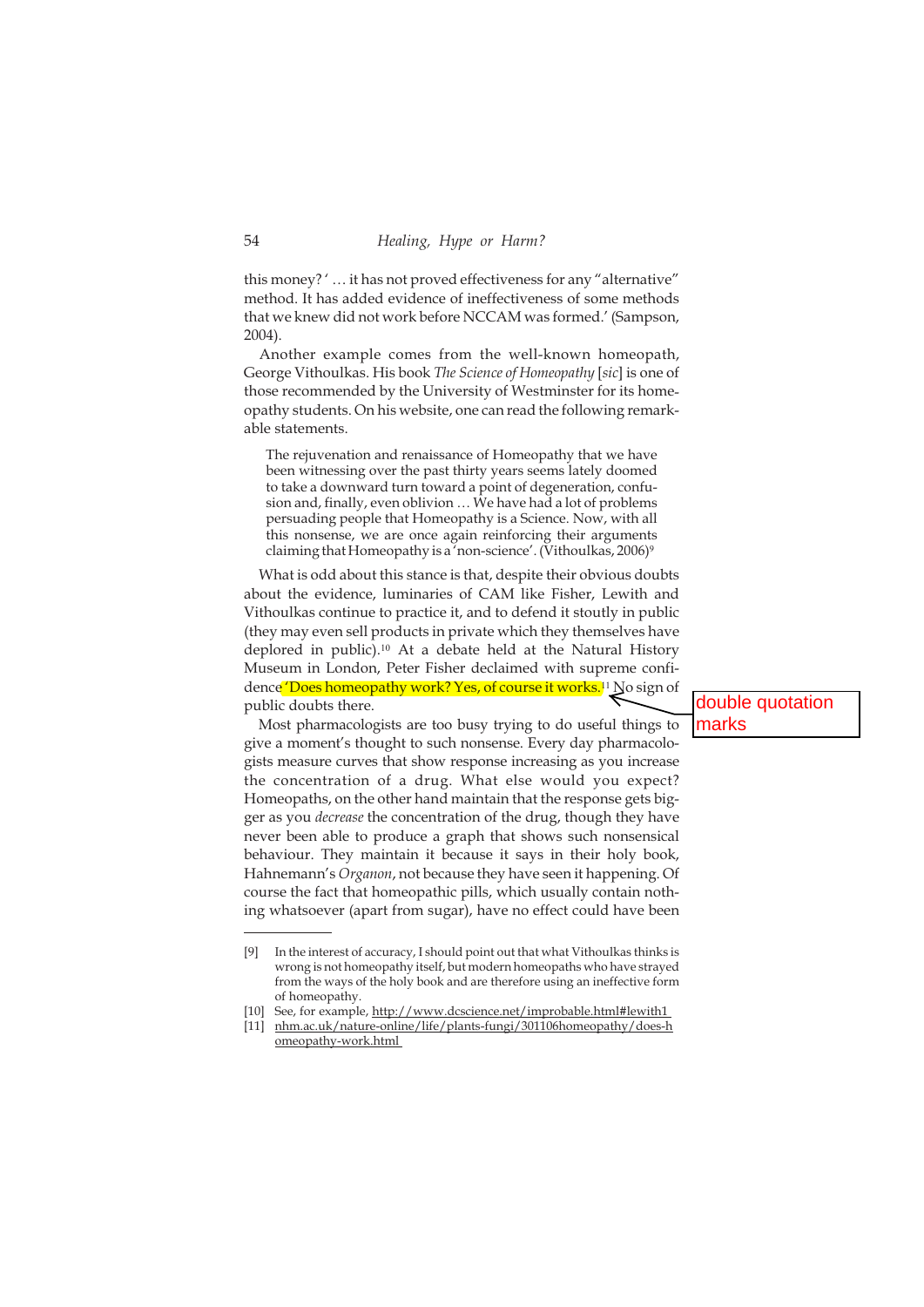an advantage to patients in Hahnemann's time. It would have saved them from the physicians who often did more harm than good in 1830. But medicine has moved on, and homeopathy has not.

It would be a mistake to think that, just because homeopathic pills contain nothing but sugar that homeopathy is safe. Of course the pills themselves are totally safe, it is the homeopaths that constitute a danger to health. People like Peter Fisher are not much danger. He is clearly deeply embarrassed by fellow homeopaths who regularly do irresponsible things like recommending homeopathic pills to prevent malaria, and who recommend people not to get vaccinated (Schmidt and Ernst, 2003).<sup>12</sup> But the internet is overflowing with offers by homeopaths to treat really serious diseases. For example, the homeopath Robert Lee Dalpé, writes about West Nile fever.

Homeopathy offers a unique alternative for treatment if the disease is contracted, especially in the more severe cases … Looking over the remedies that repertorized out, I see that Lachesis came out with the strongest emphasis. Note also that Crotalus horridus is there as well. This indicates to me that snake remedies in general may be useful for this disease. So I have added Vipera as the 22nd remedy even though it did not repertorize down, but exists in one of the two larger rubrics. So we must consider all snake remedies here. A technique of prescribing Sheilagh Creasy once taught me was to 'switch snakes' as required in a case. So, all snakes are 'on the table', as it were.<sup>13</sup>

This sort of dangerous gobbledygook is what you get when you abandon reason. Incidentally, Sheilagh Creasy, mentioned here, is a member of the team that teaches the homeopathy 'BSc' at the University of Westminster.<sup>14</sup>

The analogy between homeopathy and religious sect is remarkable.<sup>15</sup> That includes the charismatic leader, the holy book and also the internecine strife so characteristic of religious sects. Here is an example from Dr Richard H. Pitcairn, May 2002, Past President of the Academy of Veterinary Homeopathy in the USA.<sup>16</sup>

<sup>[12]</sup> The facts about malaria prevention were revealed by Sense About Science (http://www.senseaboutscience.org.uk/index.php/site/project/71/) and the BBC Newsnight programme

<sup>(</sup>http://news.bbc.co.uk/1/hi/programmes/newsnight/5178122.stm). [13] http://www.onlinehomeopath.com/westnile.shtml, December 2006.

<sup>[14]</sup> www.wmin.ac.uk/sih/page-59

<sup>[15]</sup> National Council Against Health Fraud, December 2006, www.ncahf.org/pp/homeop.html

<sup>[16]</sup> Grundlagen & Praxis, International Discussion: basis of homeopathy, December 2006; www.grundlagen-praxis.de/debatte/englisch/short.pdf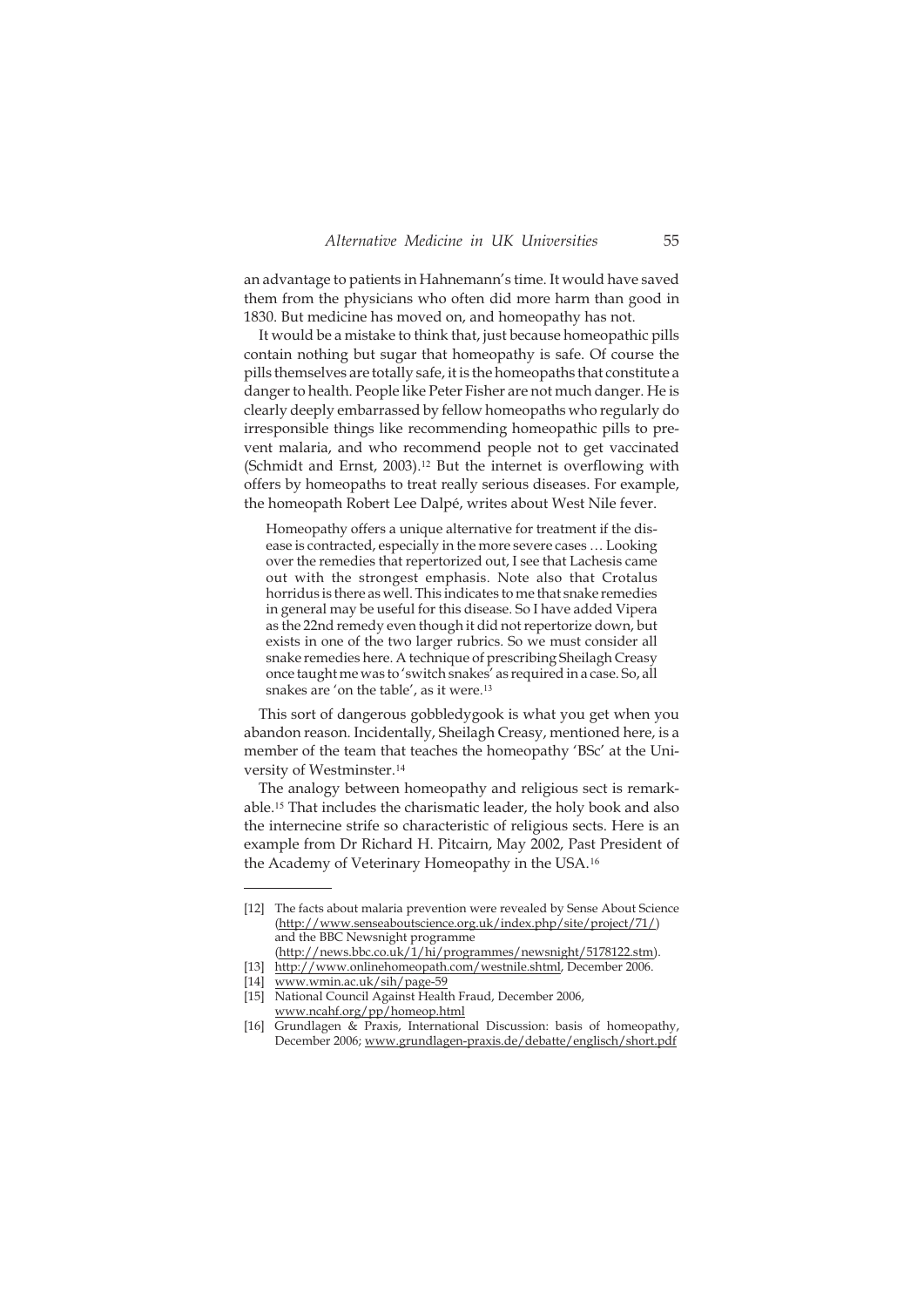… I too have been very concerned about the direction homeopathy is taking. It seems that so many people want to practice in contradiction to the principles Hahnemann so carefully discovered. It is presenting as 'progress' but my experience is that these approaches are ineffective as so many of my colleagues that have gone to practitioners of the 'new methods' are not helped at all.

Homeopaths are a bit like creationists: they prefer to rely on ancient dogma rather than to think. It is the lazy approach.

#### *What are students taught on homeopathy degree degrees?*

So what are students actually taught? Most academics are happy to tell you what they teach, and many course materials are freely available to anyone. But not homeopaths. The University of Central Lancashire turned down (three times) a request under the Freedom of Information Act 2000 to make available some of the teaching materials used on their 'BSc' in homeopathy. Clearly they are embarrassed by the idea that the public (who paid for them) might see what they teach. (I am still waiting for result of an appeal to the Information commissioner.)

You can get a good idea from what goes on from the examination question shown in Figure 1 (below). This exam was set by the University of Westminster in 2005 (I'm not giving anything away; past papers are available to students on the University website).

What does all this mean? Consider the words 'Miasmatic nature'. The miasmatic theory held that diseases like cholera and plague were spread by foul air, known as miasmas. This theory originated in the Middle Ages and lasted until the middle of the nineteenth century. It was used, for example, to explain the spread of cholera in London. The word 'miasm' was used in a similar sense by homeopaths, 'miasms' being the source of chronic diseases. Here are the words of the master.

The true natural chronic diseases are those that arise from a chronic miasm, which when left to themselves, and unchecked by the employment of those remedies that are specific for them, always go on increasing and growing worse, notwithstanding the best mental and corporeal regimen, and torment the patient to the end of his life with ever aggravated sufferings. These are the most numerous and greatest scourges of the human race; for the most robust constitution, the best regulated mode of living and the most vigorous energy of the vital force are insufficient for their eradication. (Hahnemann, 1833)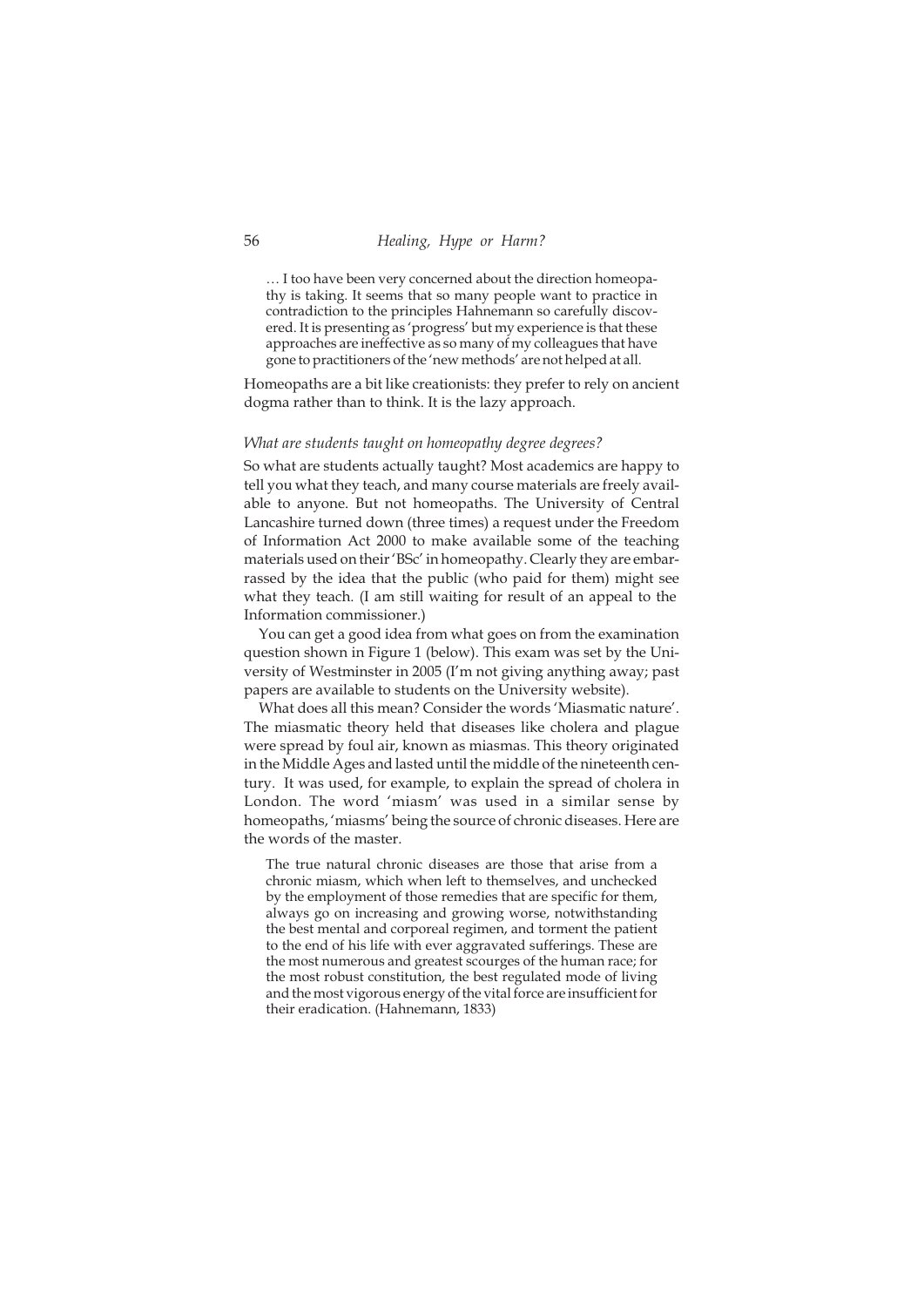## **Figure 1**



According to Hahnemann there are three miasms: 'psora', 'sycosis' and 'syphilis'.<sup>17</sup> Later homeopaths added for example the Tubercular, Cancer and Aids'.<sup>18</sup>

[17] Psora, psoric, miasm [Lat. *psora*, *psorae*—Pliny itch, mange]. Samuel Hahnemann, the founder of homeopathy considered Psora as the most important miasm and the psoric miasm as the fundamental cause of disease. Alternative Encyclopedia, December 2006, http://www.homeopathy.healthspace.eu/miasm/psora.php. See also Wikipedia, http://en.wikipedia.org/wiki/Classical\_homeopathy#Miasms [18] www.homeopathy.healthspace.eu/regular/homeopathy.php#Miasms

Delete highlighted bits and insert

http://www.lyghtforce.com/homeopathyonline/issue2/educate3.html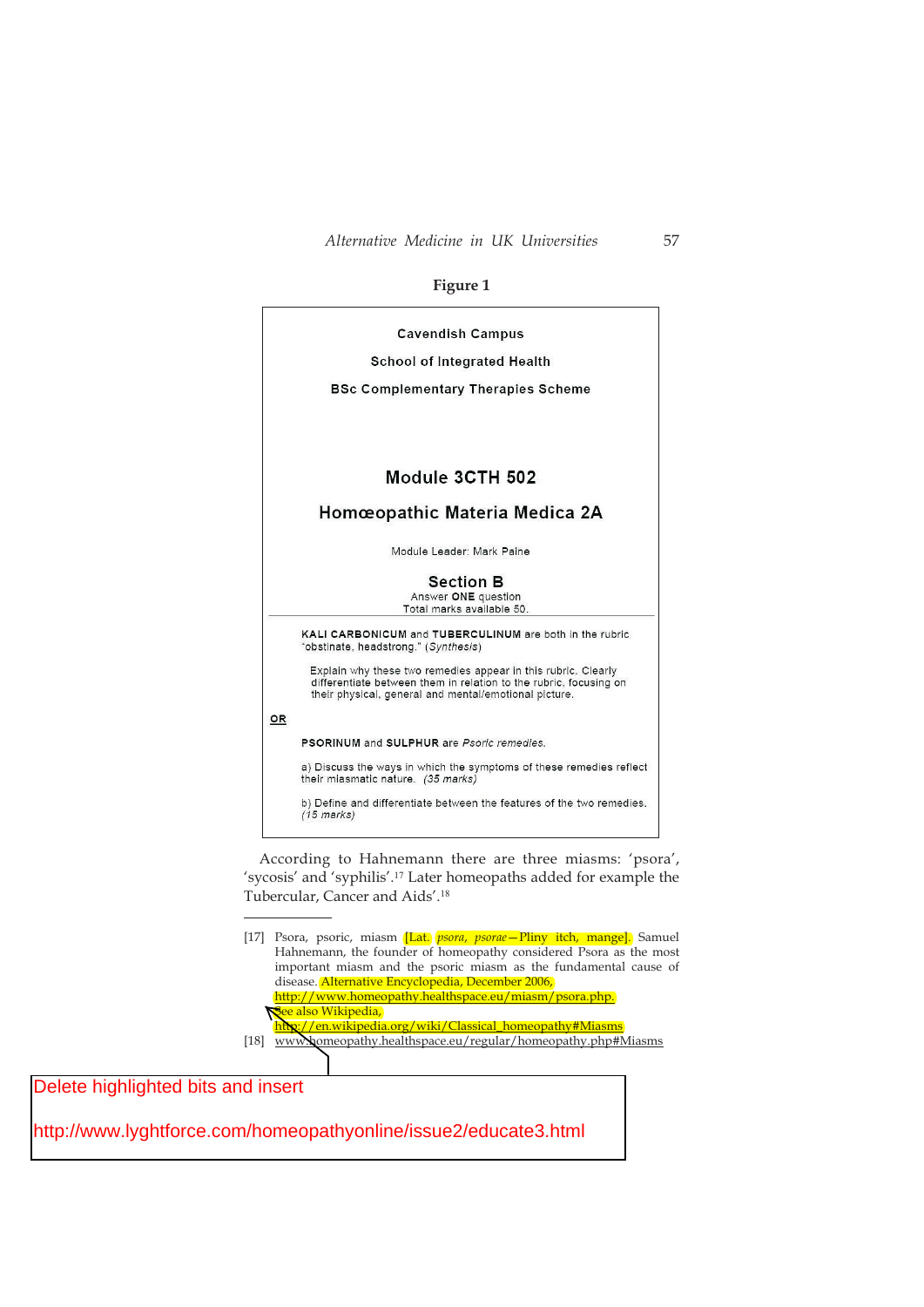Of course, the problem of cholera was solved when it was shown by John Snow, in 1854, that cholera was spread through contaminated water, not 'miasmas', and the mechanism became clear when Robert Koch discovered the micro-organism that causes cholera in 1883. Science moved on, and, with a lot of hard work, discovered something true about the causes of disease. The superstitious ideas about miasmas vanished. Well, they vanished for all rational people, but homeopathy remained stuck firmly in the 1830s. Figure 1 shows that the homeopaths of the University of Westminster still think it appropriate to set exams on miasms in 2006. You couldn't make it up if you tried.

I'll finish with a couple of quotations from one of the wittiest denunciations of homeopathy I've encountered.<sup>19</sup>

When Hahnemann speaks of 'Psora, the Mother of all true chronic diseases,' he creates a new version of Lilith, a demoness of disease, conquerable with the Vitalism that is likewise an invisible spirit. He further taught of the authority of 'Health, a spiritual power, autocracy [or] vital force.' This Spiritual Power also known as Vitalism is the 'good' spirit of the universe at odds with Psora the 'bad' spirit in the universe.

I have tried to find a nuttier popular health fad than homeopathy and there is none.

Hahnemann, the L. Ron Hubbard of his day, even claimed that reading his book was sufficient to frighten away many of the Psora 'itches' or demonic spirits) inhabiting sick people's bodies, and he aggressively sold the book to patients as a 'medicine' in and of itself.

This stuff is, it seems, called 'science' by the University of Westminster (see Figure 1).

#### *On the nonsense of dilutions and the 'memory of water'*

I'll repeat, briefly, the well-known fact that many homeopathic medicines contain no trace, not a single molecule, of the ingredient on the label. The commonly used 30C dilution means dilution by a factor of  $100^{30} = 10^{60}$ . That means that, on average, there is one molecule in a sphere with a diameter of  $1.46 \times 10^8$  km7 which is close to the distance from the earth to the sun. That's hard to swallow. Put another way, 1g of starting material will produce 1060 g of the final dilution.

<sup>[19]</sup> www.paghat.com/fothergill.html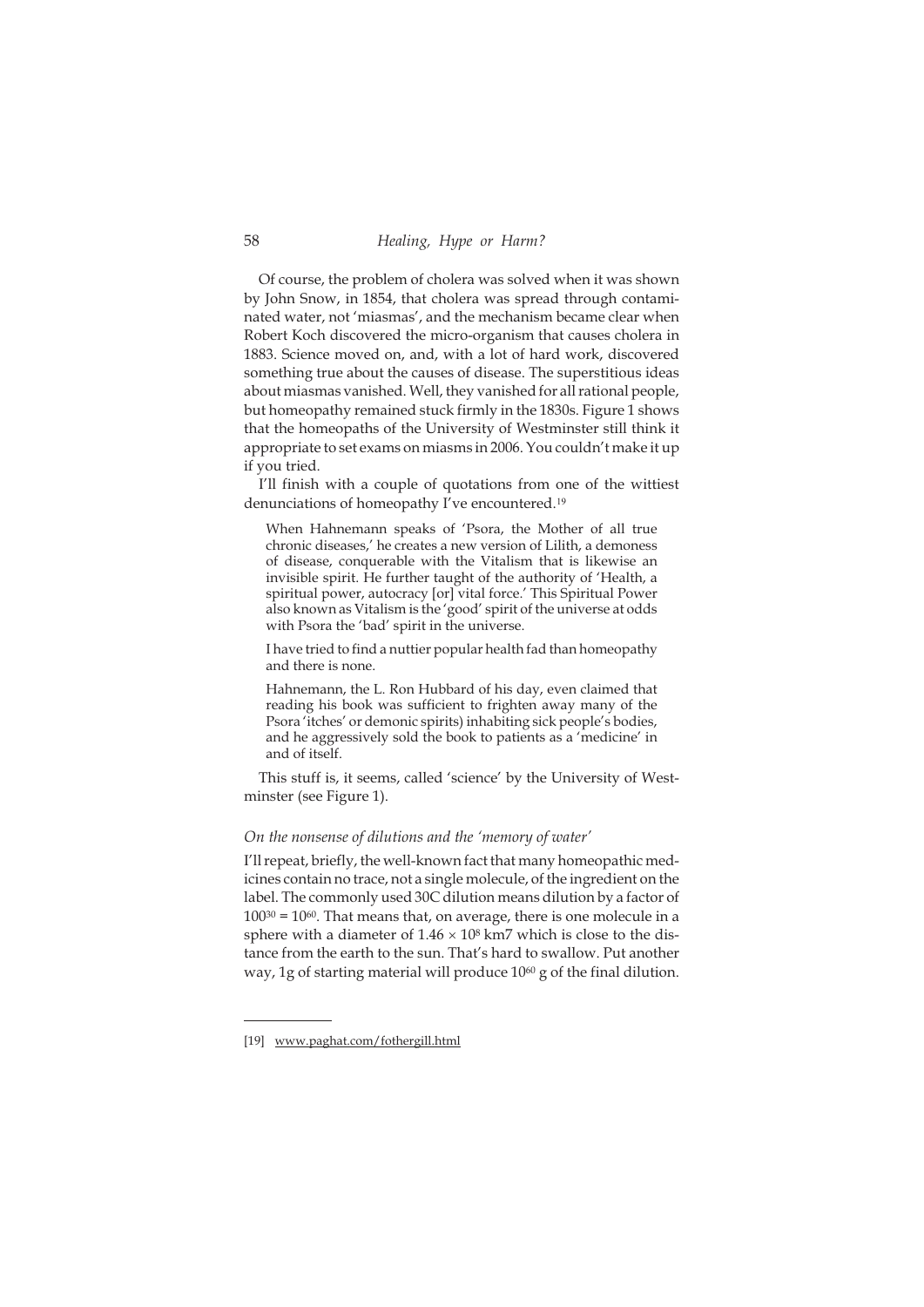That is of the order of the mass of the observable universe.<sup>20</sup> No wonder the profits of the homeopathic industry are so big. Even a single feather would be enough to make a vast number of pills (that is not a joke, by the way; you can buy homeopathic owl feathers).

Many homeopaths like to say (misleadingly) in public that they use 'very high dilutions', but most will admit in private that any dilution greater than about 12C is unlikely to contain a single molecule of the material on the label. That is the point when the really zany pseudoscience starts. The structure of water has been studied intensively by serious scientists. It is true that water molecules will form structures round a solute but at room temperature, thermal motion of water molecules ensures that these structures are very short-lived, of the order of picoseconds. One of the most recent estimates is even faster, in the femtosecond range. Cowan *et al.* conclude, 'Our results highlight the efficiency of energy redistribution within the hydrogen-bonded network, and that liquid water essentially loses the memory of persistent correlations in its structure within 50 fs' (Cowan *et al.*, 2005).

That is a pretty lousy shelf life.

How do homeopaths escape this? Here are two laughable attempts.

Peter Fisher, at the end of the debate at the Natural History Museum said, 'It's true, If you take a homeopathic medicine to an analytical chemist and say 'What's in here?', he'll say it's lactose, water and alcohol. Which is quite true.<sup>'21</sup>

So far, so good. But he then went on to say that his gigabyte memory stick would, according to a chemist, be made almost entirely of silica with trace impurities of boron and phosphorus. 'Yet it can hold a lot of information'. 'So this property of simple chemicals storing large amounts of information is actually commonplace. What actually is so implausible about this? The possibility that water actually stores information and then transmits it to the body.'

The analogy is so obviously naive that it needs no comment. But at least it isn't pretentious. That can't be said of many attempts.

George Vithoulkas, author of *The Science of Homeopathy*, makes this attempt. 'Just as physics moved from the Newtonian era into the concepts of modern physics, the field of medicine is slowly beginning to understand the realms of energy fields in the human body.'

<sup>[20]</sup> e.g. http://curious.astro.cornell.edu/question.php?number=342

<sup>[21]</sup> See above note 11.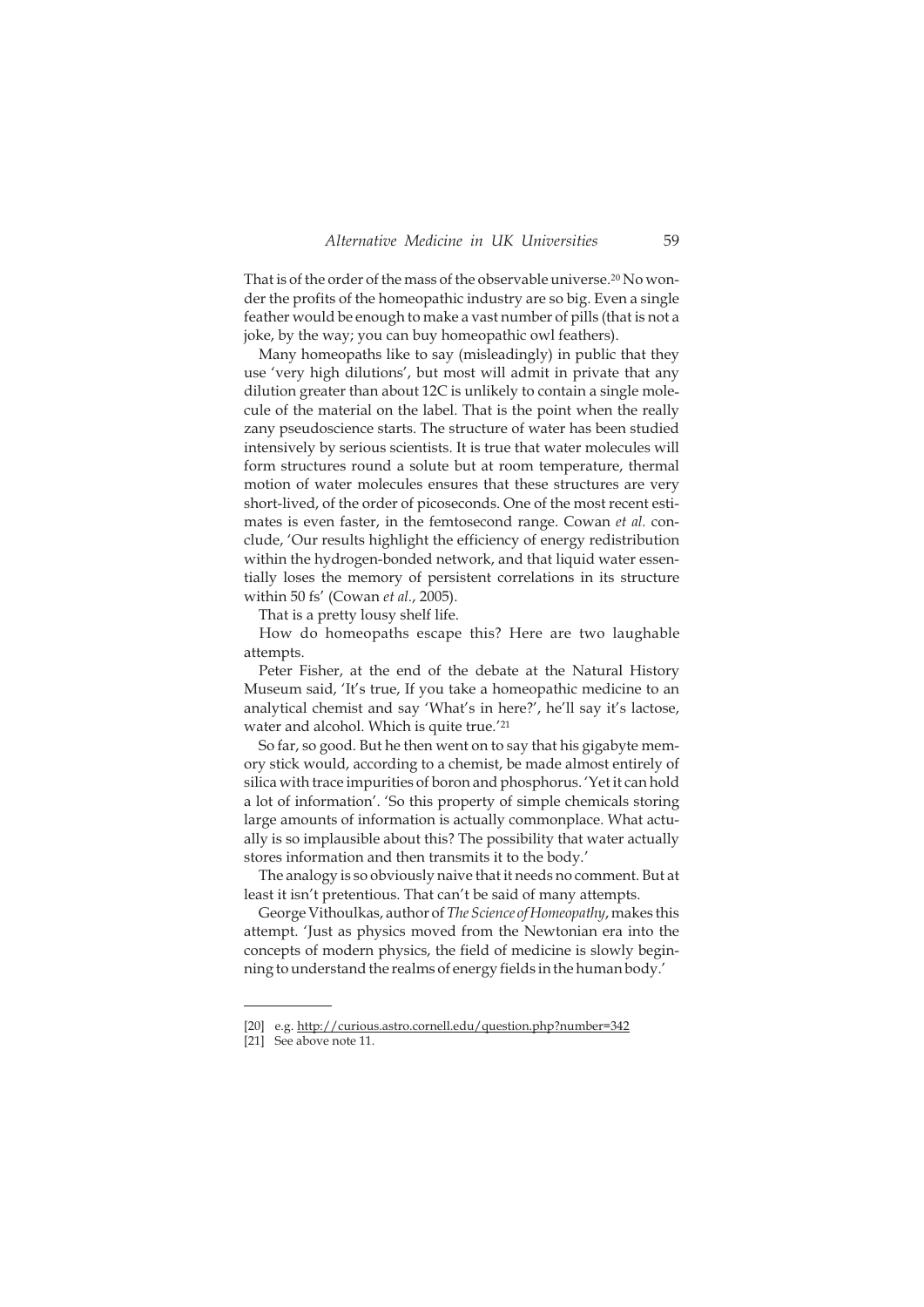That of course is simply not true. There isn't the slightest reason to believe in the existence of the 'energy fields' so beloved by quacks. One can read endless tedious invocations of relativity, quantum entanglement by homeopaths most of whom could probably not be able to differentiate e*<sup>x</sup>* , never mind understand quantum theory. It is all pure pseudoscientific gobbledygook. It is also the subject of Bachelor of Science degrees at three UK universities, as well as endless courses and diplomas.

The result of having a homeopathy degree in a multi-faculty university is that you have one department teaching that effect increases with dose (backed by endless observations) and another department teaching exactly the opposite (backed by nothing but a holy book). In fact some students are taught both conflicting views, so 'on Mondays and Thursdays (for example) the students must believe that response increases with dose, but on Tuesdays and Fridays they are called upon to believe that response decreases with dose.'<sup>22</sup>

Perhaps the real clincher came after *Nature* published a collection of attacks on the incursion of homeopathy into universities.<sup>23</sup> After this appeared, I debated the question with Dr Peter Fisher, Clinical Director of the Royal London Homeopathic Hospital, and the Queen's homeopathic physician. The interview concluded thus.

*Riz Lateef* (presenter): Dr Fisher, could you ever see it [homeopathy] as a science degree in the future?

*Dr Peter Fisher:* I would hope so. I wouldn't deny that a lot of scientific research needs to be done, and I would hope that in the future it would have a scientific basis. I have to say that at the moment that basis isn't comprehensive. To that extent I would agree with Professor Colquhoun.

So we are now in the absurd position that the UK's most senior homeopath agrees that there is not a sufficient scientific basis to make homeopathy a BSc degree, but vice-chancellors of universities do not agree.

#### **Reflexology**

Reflexology is just foot massage, and there is nothing wrong with that if it makes you happy. Unfortunately the massage is accompanied by a lot of gobbledygook. It is alleged, without a fragment of

[23] *Nature*, 446 (date), 373– 4. See also http://dcscience.net/?p=19



Delete repeated bio (insert 'see above' ?)

<sup>[22]</sup> http://dcscience.net/?p=83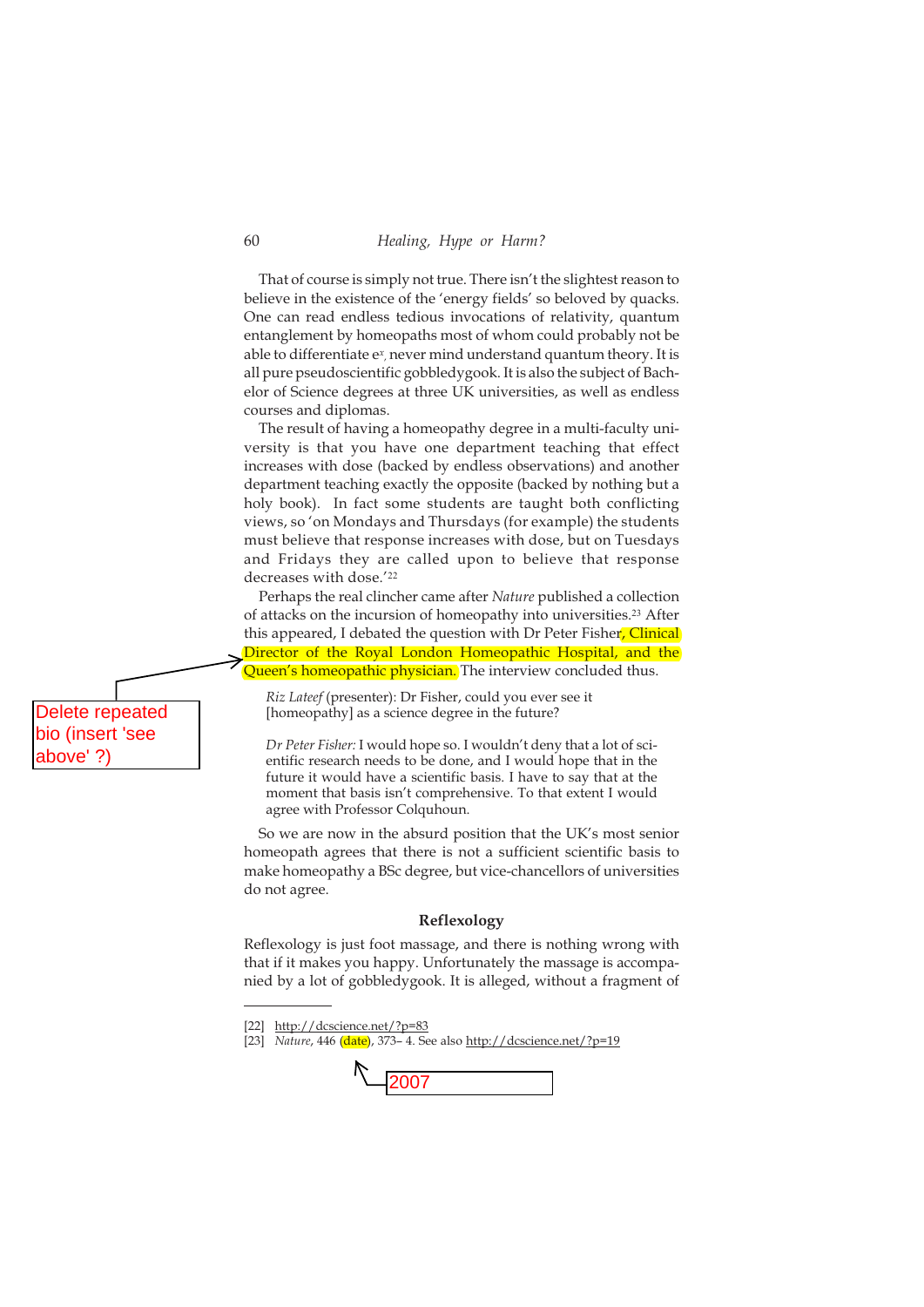evidence, that particular areas on the foot are linked to other areas of the body. You can see the hilarious charts in many places.<sup>24</sup> The Association of Reflexologists, after giving a long list of conditions for which it claims (falsely) that 'Reflexology has been shown to be effective for', then says (more realistically) that 'Reflexology does not claim to cure, diagnose or prescribe' (www.reflexology.org). So what *does* it do? Consider this bit of sheer fantasy.

Reflexologists believe that sensitive and trained hands can detect tiny deposits and imbalances in the feet. And by working on these points the reflexologist can release blockages and restore the free flow of energy to the whole body. it is believed that nerve endings are unable to transmit their impulses because of crystalline deposits that build up and block their pathway. Reflexology is believed to clear these crystalline deposits.

Reflexology lies firmly in the realm of pseudoscience. To give Bachelor of Science degrees to people who manage to memorise such fantasies is the height of irresponsibility.

#### **Acupuncture**

Unlike the cases of homeopathy and reflexology, there is nothing inherently absurd about acupuncture. It is pretty obvious that sticking needles into your body will produce signals in the brain. Of course that does not mean that sticking needles into you will benefit any particular medical condition. There is a bit of suggestive evidence that it may help a few conditions but the evidence is very thin indeed for a practice that is so widely used. What is really objectionable about acupuncture is the mumbo jumbo that accompanies the needles. Take a typical exposition of the 'principles' of acupuncture.<sup>25</sup>

'There are 14 major avenues of energy flowing through the body. These are known as meridians.'

- The energy that moves through the meridians is called Qi.
- Think of Qi as 'The Force'. It is the energy that makes a clear distinction between life and death.

<sup>[24]</sup> e.g. The Modern Institute of Reflexology, December 2006, http://www.reflexologyinstitute.com/reflex\_chart.php

<sup>[25]</sup> December 2006, http://www.anewdayhealingarts.com/acupuncture.htm; see also Wikipedia http://en.wikipedia.org/wiki/Acupuncture .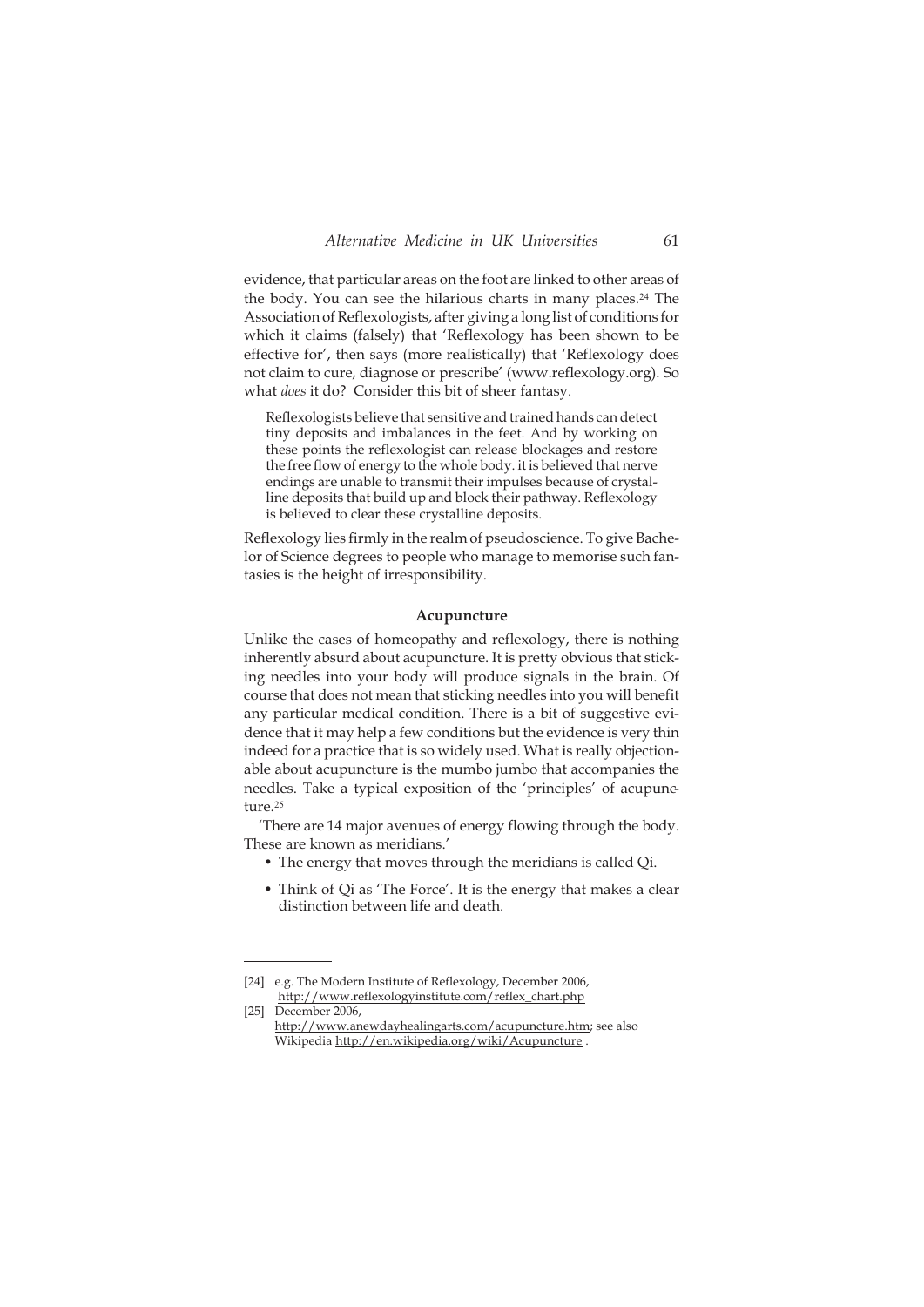• Acupuncture needles are gently placed through the skin along various key points along the meridians. This helps rebalance the Qi so the body systems work harmoniously.

I suppose, to the uneducated, this language sounds a bit like that of physics. But it is not. The words have no discernable meaning whatsoever. In any case, there is some empirical evidence that it doesn't matter where you put the needles; whatever effects you get are much the same wherever you are pierced. So much for 'ancient wisdom'. One shouldn't really be surprised: the main characteristic of ancient wisdom is that most of it is dead wrong.

No respectable university could subject students to this sort of mumbo-jumbo, pretending that it is science.

#### **Herbal medicine**

Herbal medicine is in a different category from homeopathy, reflexology and acupuncture. It is pharmacology, not black magic. Several useful medicines came originally from plants and there could well be more waiting to be found. The only thing that distinguishes 'herbal medicine' from pharmacology is that the former consists, almost entirely of things that are not yet proved to work, and are not standardised. To offer a 'BSc' degree in unproven treatments (see Table 1) is absurd.

First remember that plants did not evolve for the benefit of humans. Natural selection ensures that plants, like every other living thing, evolve in a way that maximises their own chance of survival. To ensure this, plants should be as toxic as possible to anything that might eat them. The more harm a plant does to humans, the better its chance of survival. It is sheer luck that a few of the toxic principles evolved by plants occasionally turn out to be useful.

A pharmacological example may make matters clearer. The 24th edition of Martindale's *Extra Pharmacopoeia* (1958) describes *Digitalis Leaf* (B.P., I.P.), also known as Digit. Fol.; Digitalis; Foxglove Leaf; Feuille de Digitale; Fingerhutblatt; Hoja de digital. It was defined as 'the dried leaves of Digitalis purpurea (Scrophulariaceae).'

At that time it was sometimes prescribed as *Prepared Digitalis (BP)*, which is 'Digitalis leaf reduced to powder, no part being rejected, and biologically assayed the strength being stated in units per g. For therapeutic purposes it must be adjusted to contain 10 units in 1 g.' Sometimes foxglove leaf was prescribed as *Tincture of Digitalis (B.P., I.P.)*.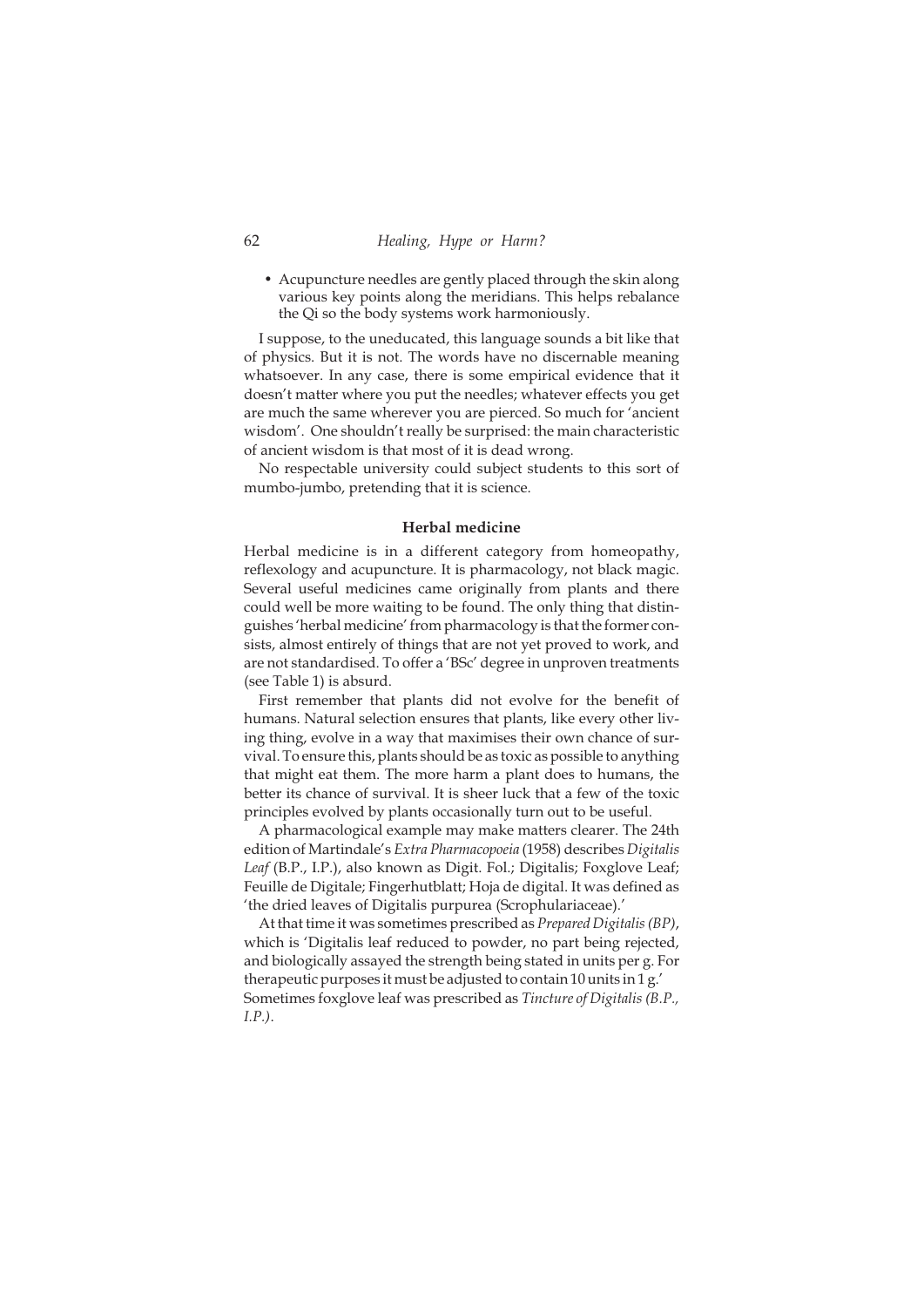It may be made from unstandardised leaf, the tincture being subsequently biologically assayed, or it may be made from prepared digitalis, using a quantity containing 1000 units per litre, by percolation or maceration, with alcohol (70 %). It contains 1 unit per ml. I.P. allows also 1 unit per g. Dose: 0.3 to 1 ml. (5 to 15 minims).

Although these preparations are now totally defunct, they were still better than the sort of thing that is now advocated by herbalists. Why? They were better because they were standardised.

Foxglove leaves contain several chemical compounds that are useful in certain forms of hear failure. But the margin of safety is quite low. Take a bit too much and it kills you not cures you. One batch of foxglove leaves will contain different amounts of active compounds from the last batch, and that endangered patients.

From the 1930s onwards, pharmacologists and statisticians went to great efforts to develop methods of biological assay that overcame this problem. An international standard digitalis leaf sample was established. Every new batch had to be assayed against this standard, and diluted to a fixed level of biological activity. This ensured that each batch of digitalis powder had the same biological potency as the last batch. It was a great pharmacological advance in its time, though of course it did involve the use of animals for the biological assay.

All this was solved when the active principles were purified from the foxglove leaves. There was no longer any need to use animals for biological assays. The right amount of pure digoxin or digitoxin could be weighed out.

Herbalists want to go back to the times before 1930, using impure *and* unstandardised plant extracts. In this case, and all others I can think of, there is not the slightest reason to think that the impure mixture in the leaf is any better than the purified active principles. Of course there *could* be such cases. But that is just idle speculation

You cannot base a Bachelor of Science degree on idle speculations.

#### **Traditional Chinese medicine**

Traditional Chinese medicine is much like herbal medicine. It differs in two obvious ways. It does not restrict itself to plants but includes things like shark fin, tiger bones, rhinoceros horn (though not, as far as I know, eye of newt or toe of frog). It also differs in having in being overlaid with layers of magic; the same sort of tedious talk about 'Qi', 'Yin and Yang' that acupuncturists like to mouth, but which has no discernable meaning.

heart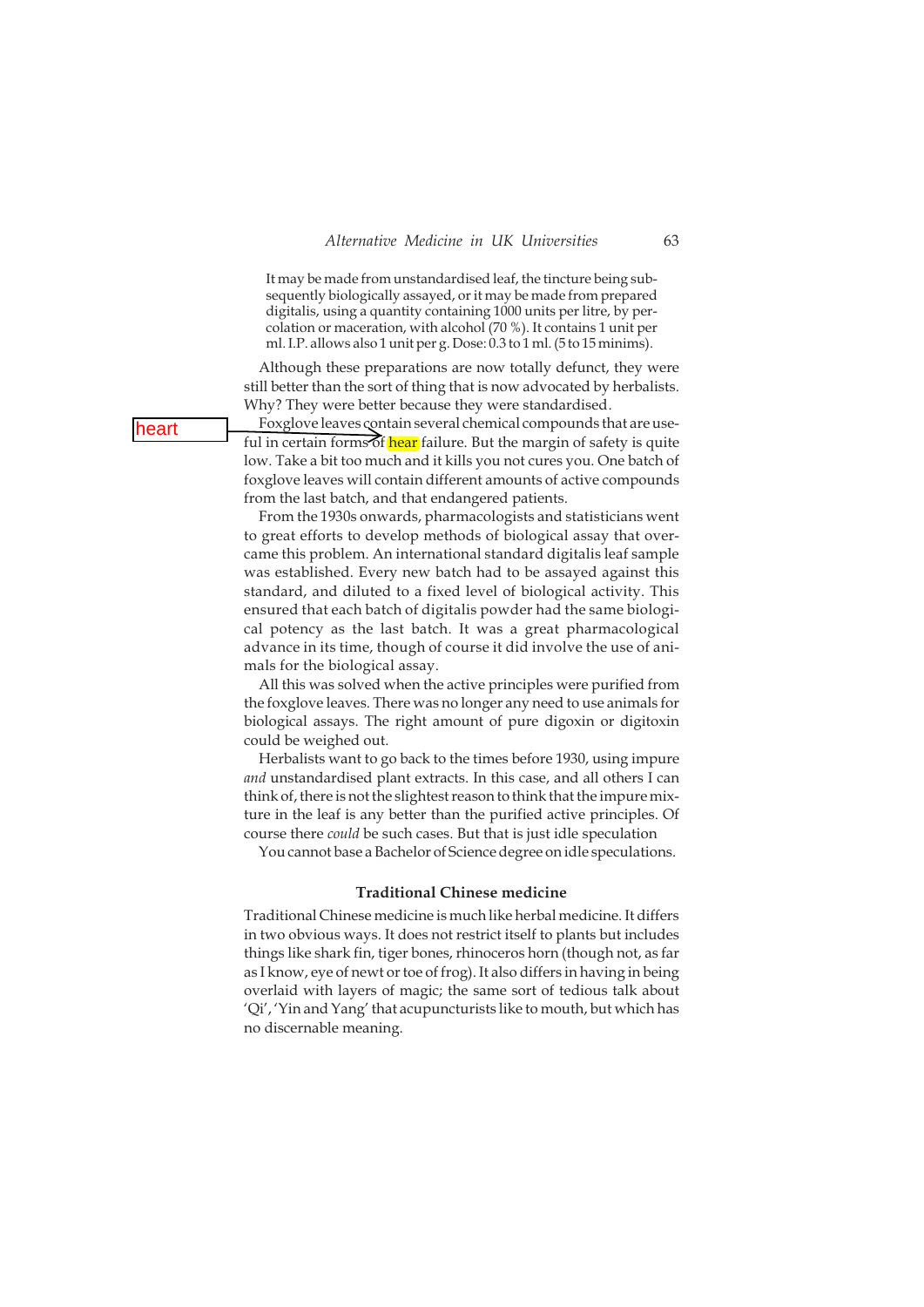Since the medicines do contain something (unlike homeopathy) it is not inconceivable that they might work, but the few well conducted clinical trials that have been done have failed, with very few exceptions, to show anything much that is useful.

Chinese medicine has also suffered from political promotion in China, for reasons of nationalism (and perhaps to save money). There it is still an accepted part of the health system, rather than, as in the West, being restricted to the lunatic fringe. Even in China, though, there is no government-promoted 'Chinese Physics'. Perhaps that is simply because it is a lot easier to tell whether an electronic toy works than it is to tell if a medicine works.

Like herbal medicine, Chinese 'remedies' are totally unstandardised and there have been many reports of toxicity either through overdose, or as a result of contamination with toxic compounds.

It is hard to see why, in 2006, this sort of mediaeval approach to medicine continues to exist. It is harder still to understand why any university should consider it an appropriate subject for a Bachelor of Science degree.

Next I shall consider why it has not yet vanished.

## **The accreditation of degrees and the Quality Assurance Agency**

The tradition of Staff Xmas Dinners at Poppleton is one of the few elements of university life that has not been validated by competent authorities. To remedy this situation, the specially constituted Xmas Dinner Committee has issued the following guidelines.

*All members of staff who wish to attend such functions are urged to participate in one of the special Staff Development Workshops on Social Interaction that are being held every weekday evening in the Staff Development Complex.*

All departments intending to hold a Staff Xmas Dinner are required to submit a statement of Dining Aims and Outcomes and indicate the manner in which learning outcomes will be assessed. All diners will be required to complete a Post Dining Questionnaire that includes learning outcomes and a TQA (turkey quality assessment). *(*Taylor, 2006.*)*

Laurie Taylor's parody captures beautifully the tide of bureaucracy that has engulfed universities. It would not be so bad if the bureaucracy accomplished anything useful, but most of it doesn't. There are two mechanisms that are intended to ensure that university degrees reach a satisfactory standard. First, courses must be accredited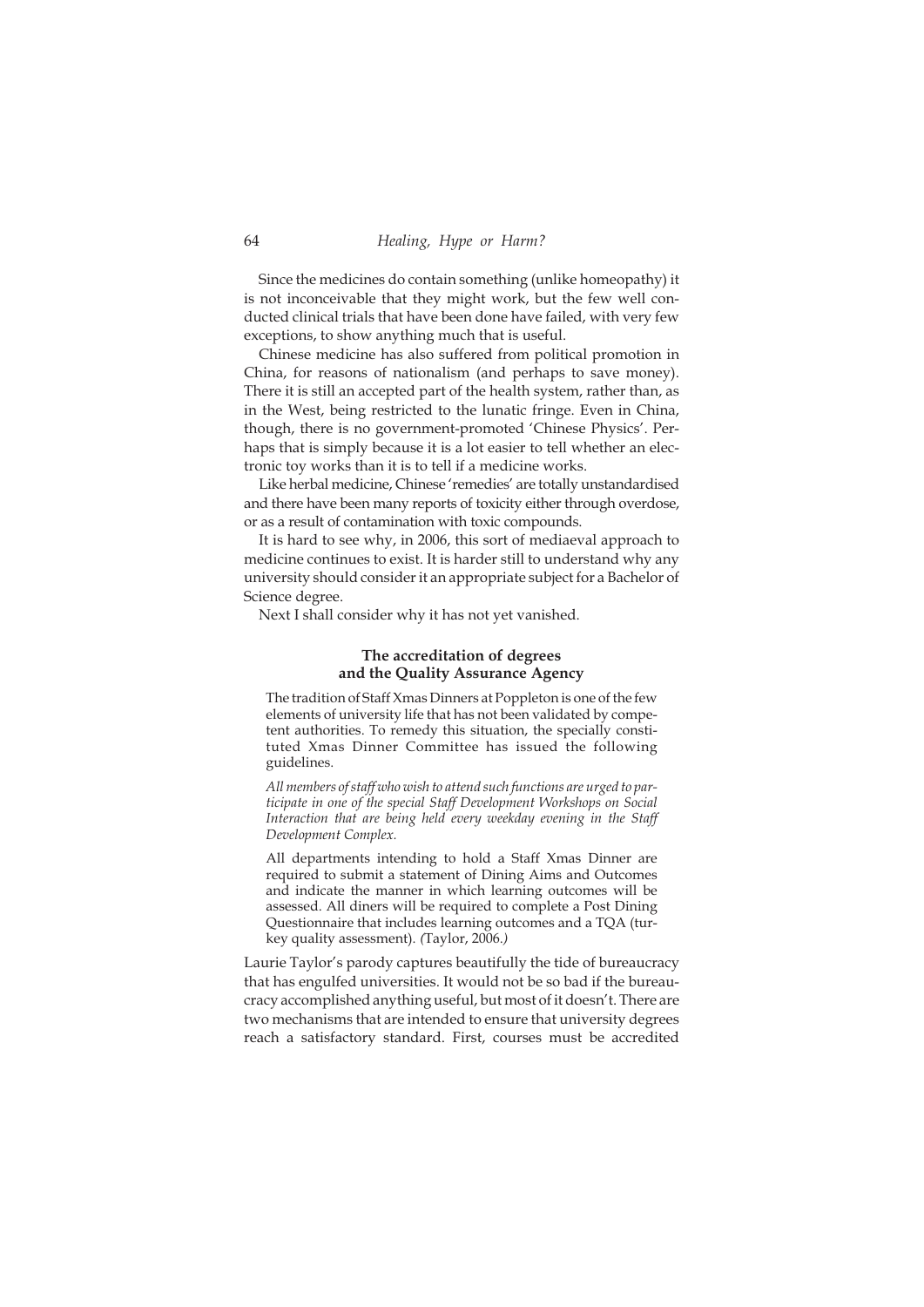before they can run. Once they are running they are subject to scrutiny by the Quality Assurance Agency for Higher Education (QAA).

Nothing illustrates more perfectly the total failure of both mechanisms than the existence of 'BSc' degrees in subjects that are not science. In fact it is worse than that. The accreditation mechanism and the QAA actually appear to endorse courses that might otherwise have been treated with the derision they deserve.

## *Accreditation*

'Accreditation' is an elaborate bureaucratic process that is designed to perpetuate the fallacy that degrees are of high quality and comparable in different institutions. What happens in real life, of course, is that courses in things like homeopathy or naturopathy are accredited by homeopaths and naturopaths. Barmy courses get barmy assessors so the process of accreditation provides no protection whatsoever against courses in homeopathy (or astrology, or voodoo).

#### *The Quality Assurance Agency for Higher Education (QAA)*

The QAA declares that 'We safeguard and help to improve the academic standards and quality of higher education in the UK.' For this job we, the taxpayers, pay them £11.5 million annually. One might expect that they would have noticed that some universities are awarding 'BSc' degrees in subjects that are not, by any stretch of the imagination, science. But in that expectation you would be disappointed.

The QAA report on the University of Westminster courses awards a perfect score for 'Curriculum Design, Content and Organisation'. It did not worry the assessors that the content consists of early nineteenth century myths, not science. As with all academic reports, the view one takes of the opinions depends on who expressed those opinions, but the authors of the report are anonymous [\*\*\**waiting to see if I can get the names].*

The chief executive of the QAA, Peter Williams, pointed out to me that it would be unacceptable for the QAA to interfere with university autonomy, and it would indeed be a bad thing if we were told what to do by a government agency. But if, as seems to be the case, non-interference extends to giving high scores to the content of nonsense degrees, it is hard to see what use the agency can be. It should be abandoned if it can't do better than that. In fairness, it has been

delete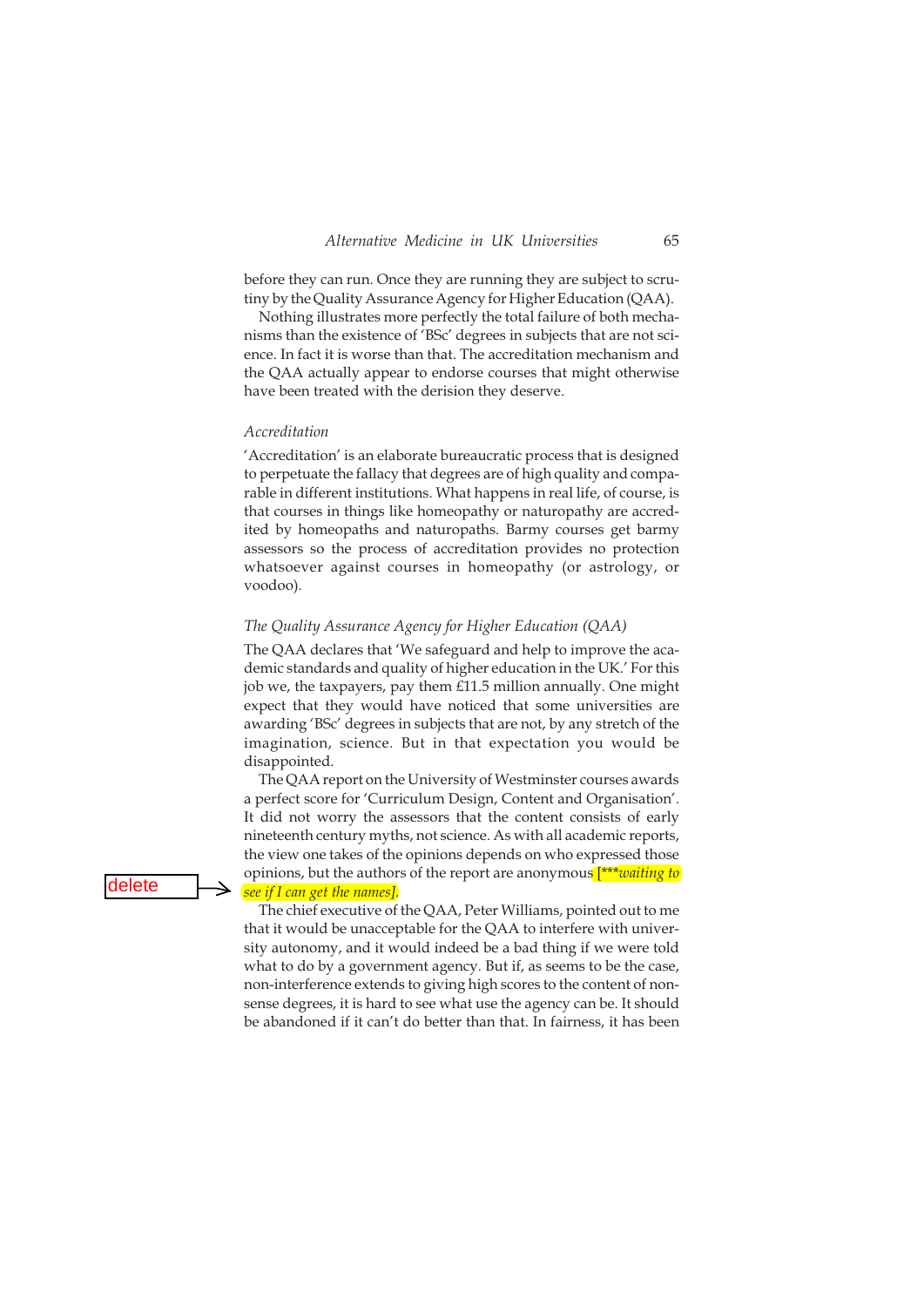given a job that is impossible to do. The real blame lies with vice-chancellors.

#### *Regulatory agencies*

In addition to the mechanisms that are meant to regulate the standards of degrees, but fail to do so, there also some mechanisms that are meant to regulate CAM itself. There is some regulatory legislation and there is the Medicines and Healthcare products Regulatory Agency (MHRA). Both have done more harm than good because both have chosen to ignore the one vital question, 'does the medicine work?' The only result of this sort of regulation is to give the impression of government approval to treatments that mostly don't work. There can be no more graphic illustration of the age of spin and delusion. How does such a ludicrous state of affairs come about? As far as one can tell, it is a result of both political and royal pressure, and of commercial pressure from the CAM industry. The health of the homeopathic industry is clearly more important to the government than the health of people. The recent decision of the MHRA to allow untrue labels to be put on homeopathic pills and herbal medicines has not done much to help the cause of reason. This decision resulted in annulment debate in the House of Lords, and was condemned by the Royal Society, the Medical Research Council, the Academy of Medical Sciences, the Royal College of Pathologists, the Biosciences Federation (which represents forty affiliated societies), the Physiological Society and the British Pharmacological Society.

The reason that all these attempts at regulation have failed so badly is that none of them, incredibly, has thought it necessary to consider whether the medicines that they are meant to regulate actually work. Once again, you couldn't make it up if you tried.

#### **The dilemmas of alternative medicine**

Hard experience has shown that anyone who deplores witchcraft in medicine is immediately accused of neglecting the human side of medicine.

First, then, I must say there is nothing wrong with holism; every conventional physician is taught to treat the patient as a whole, and does so insofar as time and skill allow. And there is absolutely nothing wrong the placebo effect. If a patient says they feel better, then they do feel better, and it doesn't matter to the patient whether that was the result of a kind word, or a green coloured sugar pill. Medical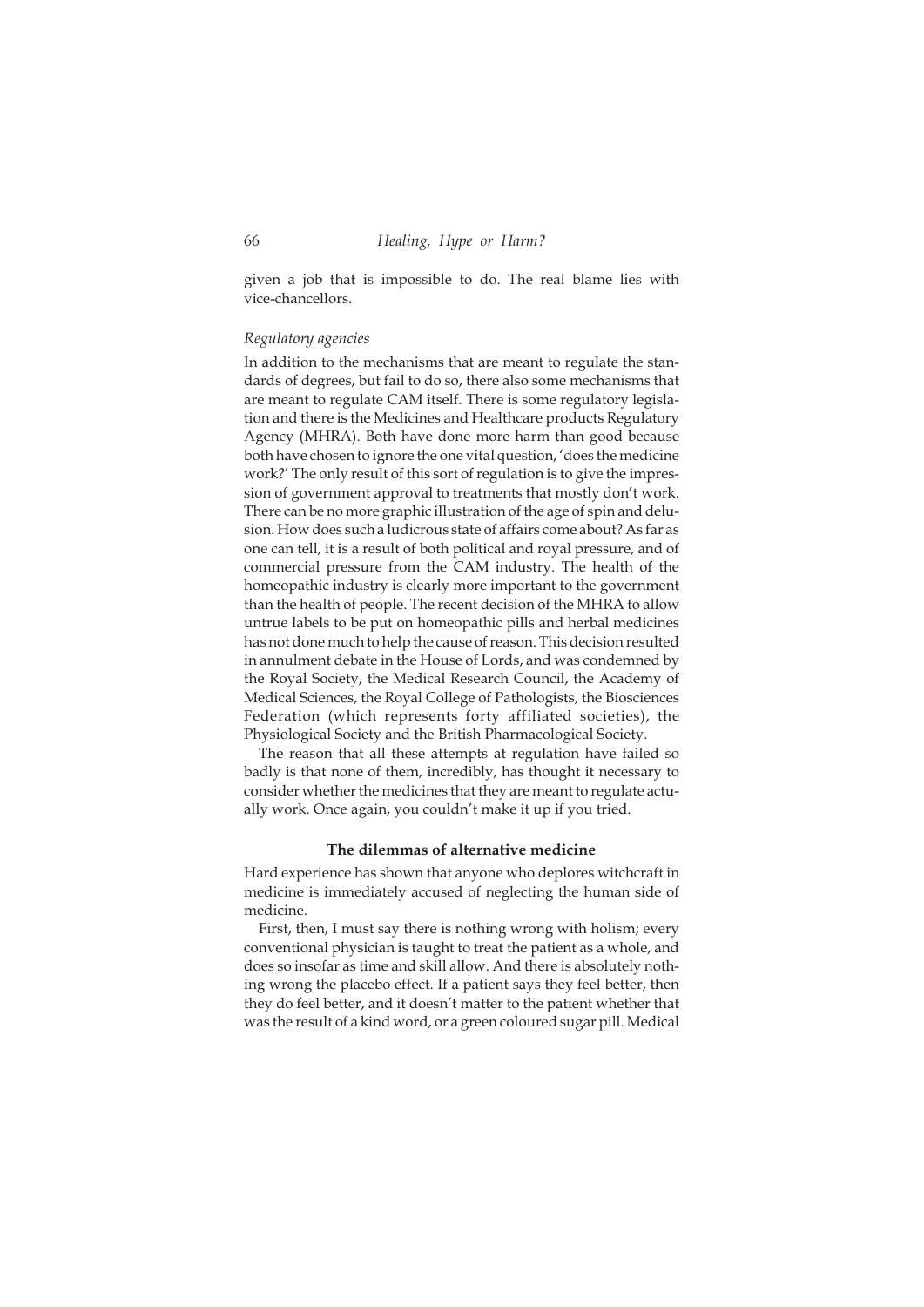science has achieved marvels in the last 150 years. Just think of life without anaesthetics (general and local), antibiotics or artificial hips. That being said, it must be admitted that there is a great deal that medicine cannot do. It can do nothing for the common cold, and precious little for back pain. Most pharmacology (antibiotics excepted) is palliative rather than curative. If, as is only too often the case, there is nothing much that a physician can do for a patient, then anything that can be done to support the patient, to make them happier, is a good thing. BUT it should be done as honestly as possible. This leads to several very real dilemmas.<sup>26</sup>

#### *The definition dilemma*

·Once any treatment is shown beyond doubt to be affective, it ceases to be 'alternative' and becomes just like any other part of medical knowledge. That means that 'alternative medicine' must consist entirely of unproven treatments.

## *The lying dilemma*

- Suppose that a treatment owes *all* its effectiveness to the placebo effect, e,g. homeopathy. In some people, at least, the placebo effect is quite real. It may be a genuine physical response, though one that does not depend on any activity of the drug, or other treatment, though quite often it is probably merely the passage of time that gives the illusion of effectiveness.
- If placebo effects are real, it would be wrong to deprive patients of them, if there is nothing more effective available. For example, if terminal cancer patients say they feel better after having their feet massaged by a 'reflexologist', why should they not have that small pleasure?
- If the foregoing argument is granted, then it follows that it would be our duty to maximise the placebo effect. In the absence of specific research, it seems reasonable to suppose that people who are susceptible to placebo effects will get the best results if their treatment is surrounded by as much impressive mumbo jumbo as possible.
- This suggests that, in order to maximise the placebo effect, it will be important to lie to the patient as much as possible, and certainly to disguise from them the fact that, for example, their homeopathic pill contains nothing but lactose.

<sup>[26]</sup> e.g. http://dcscience.net/?page\_id=10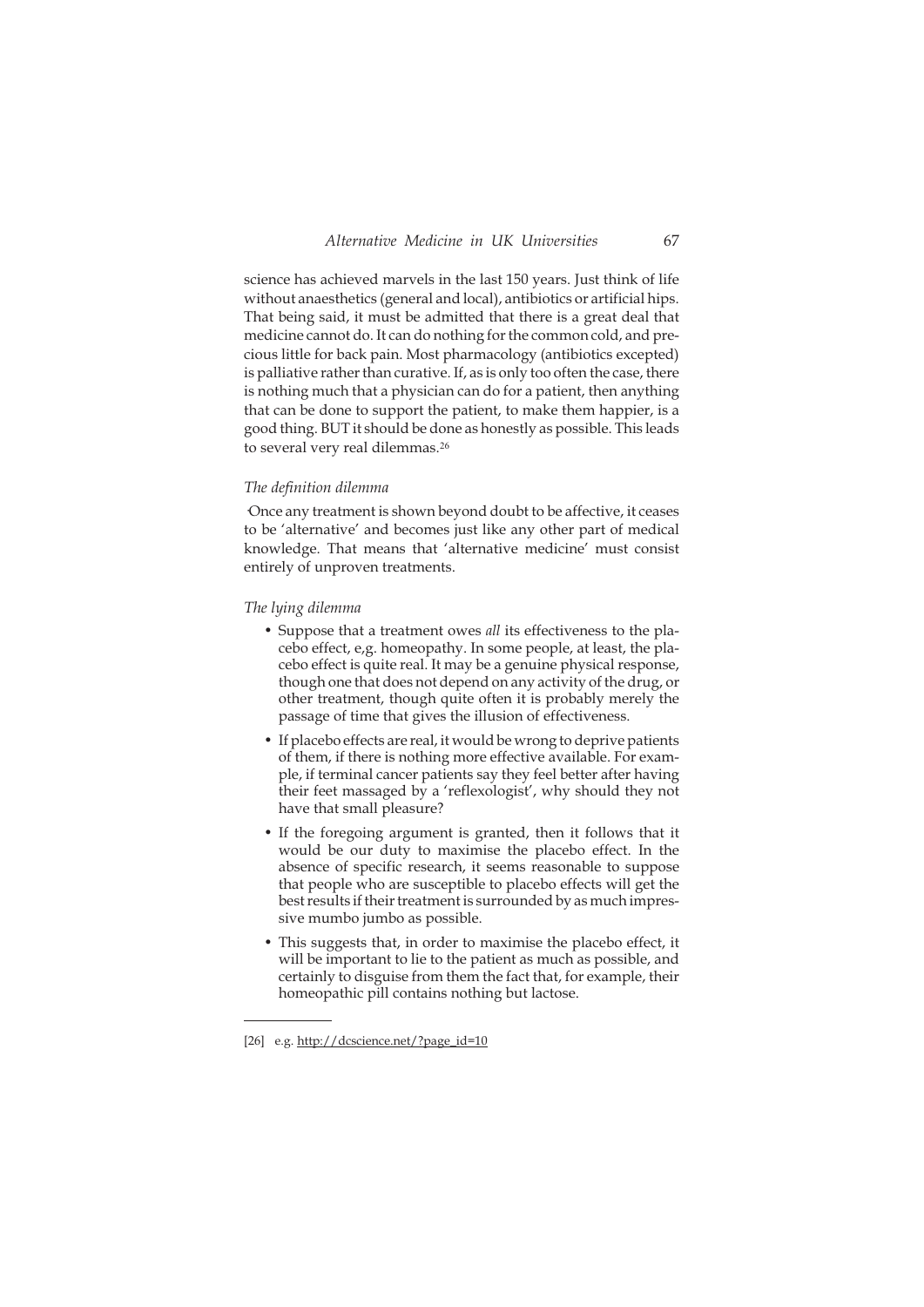• Therein lies the dilemma. The whole trend in medicine has been to be more open with the patient and to tell them the truth. Physicians are no longer allowed to prescribe a placebo if they call it, honestly, a placebo, but they are allowed to prescribe them if they lie to the patient (and quite possibly to themselves too) and call it a homeopathic pill. To maximise the benefit of alternative medicine, it is necessary to lie to the patient as much as possible**.**

As if telling lies to patients were not enough, the dilemma has another aspect, which is also almost always overlooked. Who trains CAM practitioners? Are the trainers expected to tell their students the same lies? Certainly that is the normal practice at the moment. Consider some examples.

#### *The training dilemma*

If a foot massage makes patients feel better, then they should have it. But then it might be thought necessary to hire professional foot massagers who have been trained in 'reflexology'. If the medicine-free sugar pills of the homeopath produce a good placebo effect then it might be thought necessary to hire a professional homeopath, skilled in the mumbo-jumbo of that subject. But who does the training? It cannot be expected that any respectable university will provide a course that preaches the mumbo jumbo of meridians, energy flows and Qi as though they were science

How are we to escape from these dilemmas? The lying dilemma could be solved if effort were put into looking for ways of giving the best possible supportive care for patients for whom nothing else can be done, without resorting to ancient gobbledygook and with lies kept, at least, to a minimum.

It is the training dilemma that is the main concern of this article. It would be solved automatically if people were to abandon treatments based on superstition and myth, but there is little chance of that happening soon, given the power and the mendacity with which superstition and myth are marketed. But there are hopeful signs that the NHS may be persuaded to abandon useless treatment. It would help enormously if regulatory agencies and the Advertising Standards Authority insisted on honest advertising and labelling. At the moment they do not, but it is not the impossible that they might be persuaded to do so.

delete 'the'

In the end, though, it is vice-chancellors of universities who must take responsibility for what is taught. If they come to realise the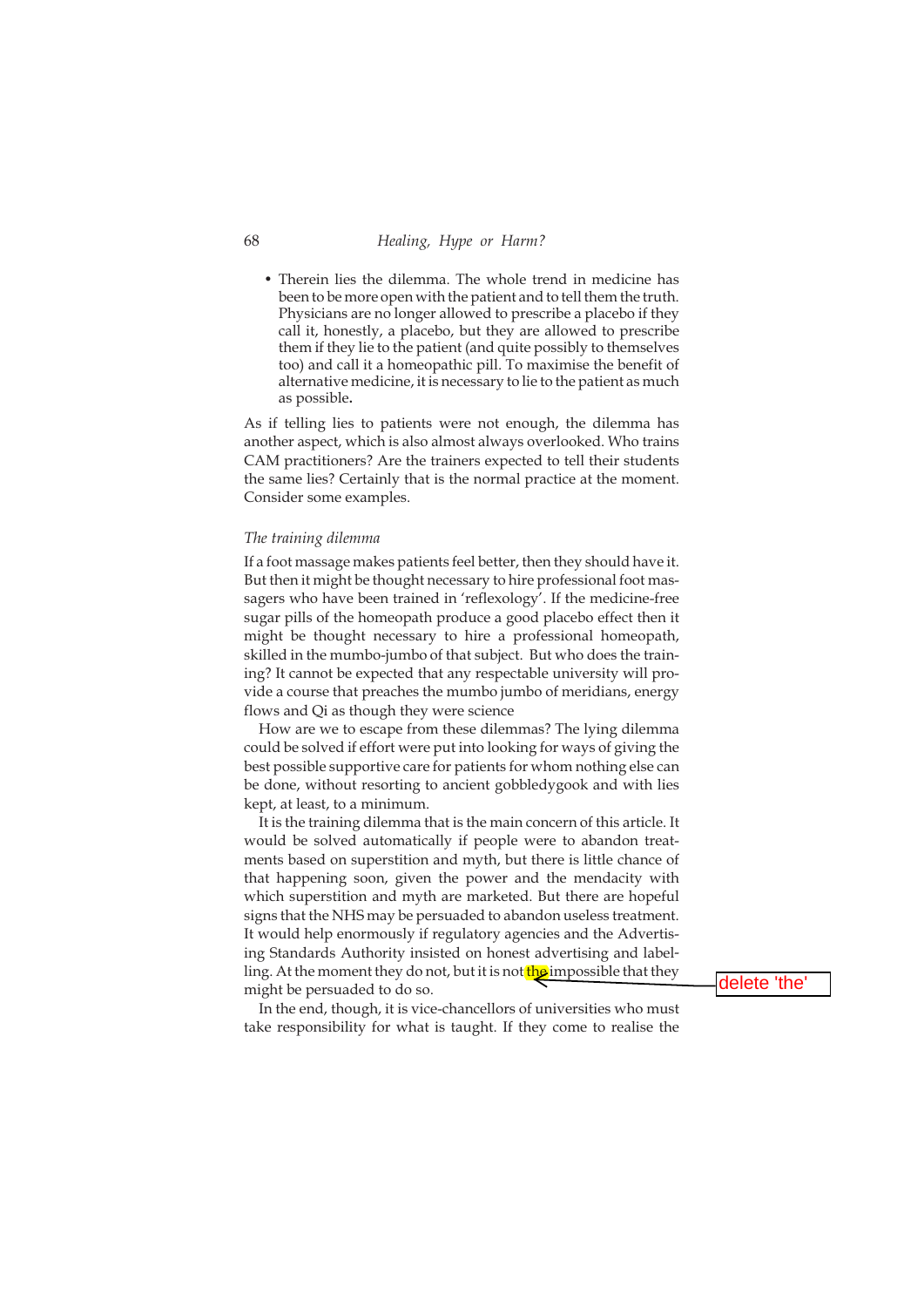harm that they do to the prestige of their universities by awarding Bachelor of Science degrees in subjects that are not science, one problem at least will be solved.

#### **References**

- Barry (2006). Barry, C.A., 'The role of evidence in alternative medicine: contrasting biomedical and anthropological approaches', in *Social Science and Medicine*, 62 (2006), 2464-57.
- Colquhoun (1990). Colquhoun, D., 'Reanalysis of a clinical trial of a homoeopathic treatment of Fibrositis', in *Lancet*, 336 (1990), 441–2.

Cowan *et al*. (2005). Cowan, M.L., Bruner, B.D., Huse, N., Dwyer, J.R., Chugh, B., Nibbering, E.T., *et al*., 'Ultrafast memory loss and energy redistribution in the hydrogen bond network of liquid H2O', in *Nature*, 10 (2005), 434:199–202. **??**

- Dawkins (2001). Dawkins, R., from the foreword to *Snake Oil* by John Diamond (Vantage, 2001). (7030):199-202
- Druckman and Swets (1988). Druckman, D. and Swets, J.A., *Enhancing* Human Performance (National Academy Press, 1988). Washington, DC:
- Ernst (2005). Ernst, E., 'Is homeopathy a clinically valuable approach?', in *Trends Pharmacological Science*, 26 (2005), 547–8.
- Ernst (2006). Ernst, E., 'The Smallwood report: method or madness?', in *British Journal of General Practice*, 56 (2006), 64–5.
- Fisher *et al*. (1989) Fisher, P., Greenwood, A., Huskisson, E.C., Turner, P., Belon, P., 'Effect of homoeopathic treatment on Fibrositis (primary fibromyalgia)', in *British Medical Journal*, 299 (1989), 365–6.
- Fisher (2006). Fisher, P., 'Changing reality', in*Homeopathy*, 95:1 (2006), 1–2.
- Fisher and Scott (2001). Fisher, P. and Scott, D.L., 'A randomized controlled trial of homeopathy in Rheumatoid Arthritis', in *Rheumatology (Oxford)*, 40:9 (2001), 1052–5.
- Hahnemann (1833). Hahnemann, S., *Organon of Medicine* (5th edn, 1833), available at

http://www.homeopathyhome.com/reference/organon/organon.html

Holmes (1842). Holmes, O.W., *Homeopathy and its kindred delusions* (1842). Full text at http://www.quackwatch.org/01QuackeryRelatedTopics/holmes.html Nature. 2005;434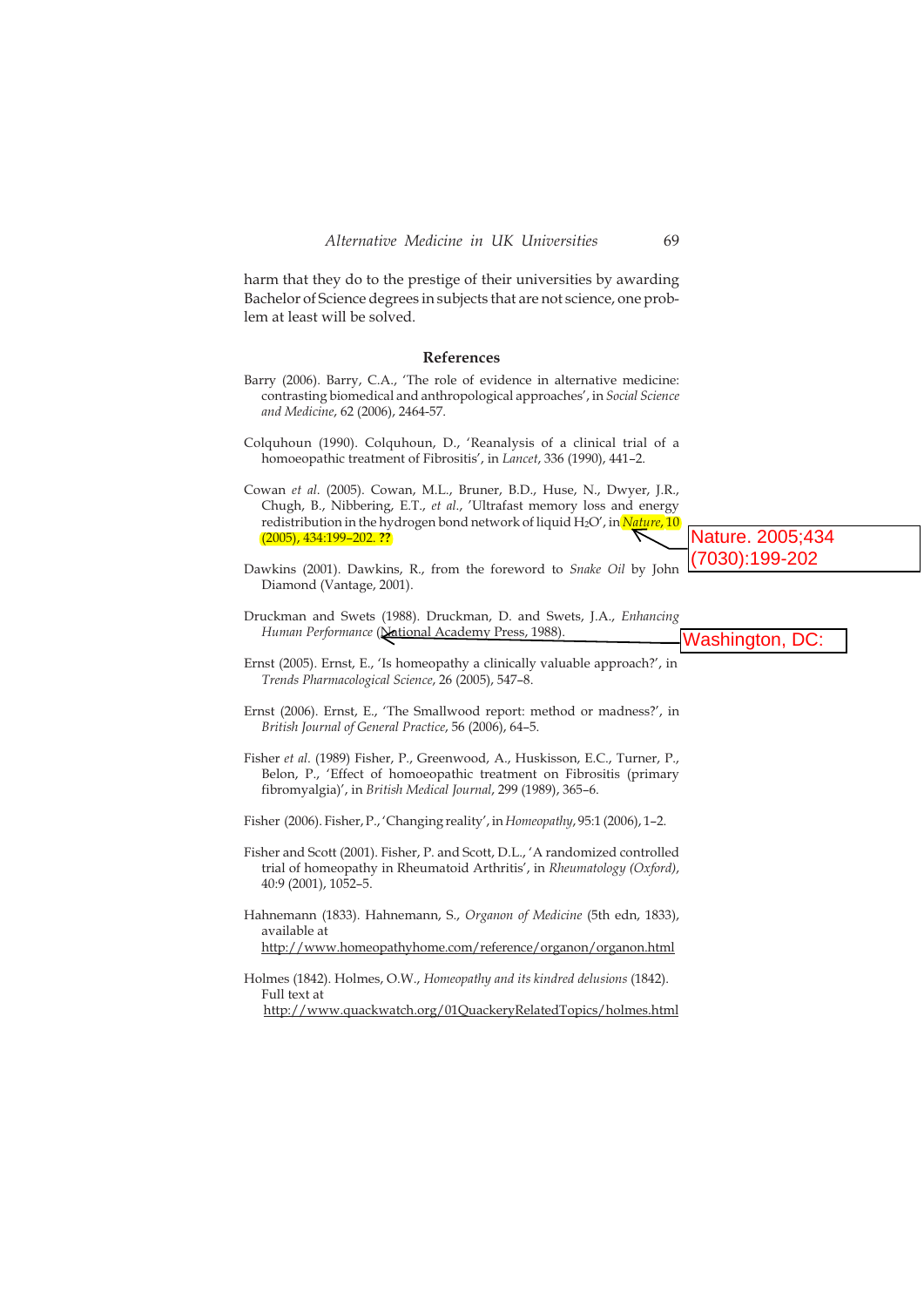| Holmes (1871). Holmes, O.W., Medical Essays. The Young Practitioner, A<br>Valedictory Address delivered to the Graduating Class of the Bellevine                                                                                                                                                      | available at                                                 |
|-------------------------------------------------------------------------------------------------------------------------------------------------------------------------------------------------------------------------------------------------------------------------------------------------------|--------------------------------------------------------------|
| Hospital College, March 2, 1871.<br>Holmes et al. (2006). Holmes, D., Murray, S.J., Perrb <del>it, A., Ran, G.,</del><br>'Deconstructing the evidence-based discourse in health sciences: truth,<br>power and fascism', in International Journal of Evidence-Based Healthcare, 4<br>$(2006)$ , 180–6. | http://www.fullbooks.com/Medical-Essays                      |
| Horton (2005). Horton, R., 'Rational medicine is being undermined', in the<br>Guardian 8 Aug 2005,<br>http://www.guardian.co.uk/letters/story/0,,1587525,00.html                                                                                                                                      |                                                              |
| <i>Lancet</i> (2005). Editorial, 'The End of Homeopathy', in the <i>Lancet</i> , 336 (2005),<br>690.                                                                                                                                                                                                  |                                                              |
| Martindale, Extra Pharmacopoeia (pub.details)                                                                                                                                                                                                                                                         | 24th edition 1958 The<br><b>Pharmaceutical Press, London</b> |
| Prince's Foundation for Integrated Health, December 2007.                                                                                                                                                                                                                                             |                                                              |
| Sampson (2002). Sampson, W.I., 'Why the National Center for<br>Complementary and Alternative Medicine (NCCAM) should be<br>defunded',<br>http://www.quackwatch.org/01QuackeryRelatedTopics/nccam.html                                                                                                 |                                                              |
| Schmidt and Ernst (2003). Schmidt, K. and Ernst, E., 'MMR vaccination<br>advice over the internet', in Vaccine, 21:11-12 <sup>22</sup> (2003),1044-7.                                                                                                                                                 |                                                              |
| Sokal (1996). Sokal, A.D., 'Transgressing the boundaries: towards a<br>transformative hermeneutics of quantum gravity', in Social Text, 46/47                                                                                                                                                         | delete                                                       |
|                                                                                                                                                                                                                                                                                                       |                                                              |
| Sokal (2006). Sokal, A.D., 'Pseudoscien <b>transgress_v2/transgress_v2_singlefile.html</b><br>or fellow-travelers?', in Archaeological Fantasies , ed. G.G. Fagan<br>(Routledge, an imprint of Taylor & Francis Books Ltd, 2006).                                                                     |                                                              |
| Sokal and Bricmont (1998). Sokal, A.D. and Bricmont, J., Intellectual<br>Impostures (Profile Books, 1998; new edn Economist Books, 2003).                                                                                                                                                             |                                                              |
| Smallwood (2005). Smallwood, C., 'The role of complementary and<br>alternative medicine in the NHS. The Prince's Foundation for Integrated<br>Health', October 2005,<br>http://www.fih.org.uk/NR/rdonlyres/214DE09D-0BD6-4CAB-908C-<br>33E2B71093AE/0/Smallwood.pdf                                   |                                                              |
| Taylor (2006). Taylor, L., in Times Higher Educational Supplement, 14<br>November 2006.                                                                                                                                                                                                               |                                                              |

Taylor (0000). Taylor, L., in *Times Higher Educational Supplement*, (date)